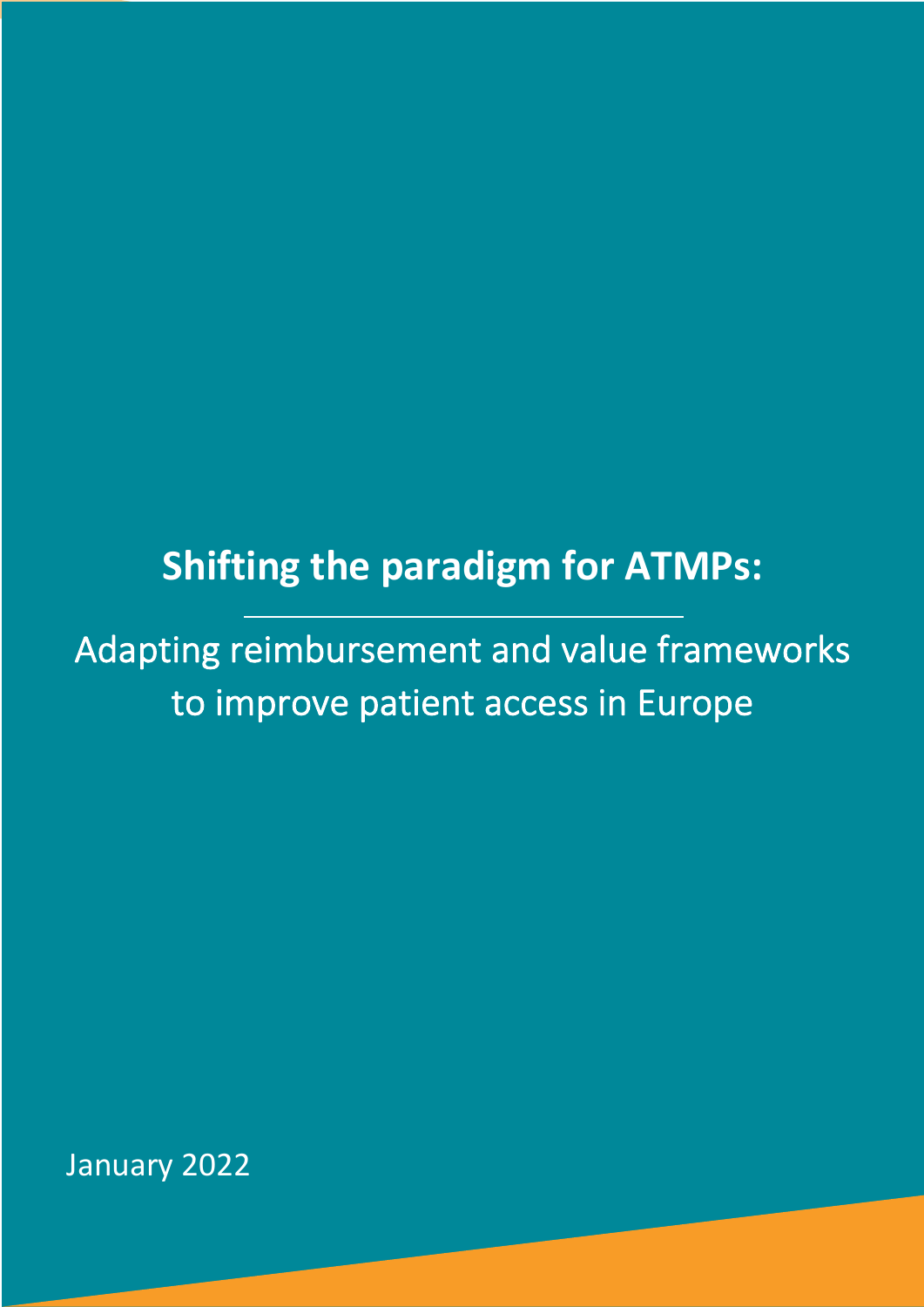# Shifting the paradigm for ATMPs

Advanced Therapy Medicinal Products (ATMPs) are at the forefront of global scientific innovation in healthcare. These pioneering treatments, which include gene therapies, somatic cell therapies and tissue engineered products, have the potential to transform patients' lives, providing new therapeutic options for diseases for which there may be limited or no available treatments, and in some instances being potentially curative. In the context of the recently published Pharmaceutical Strategy for Europe, the European Commission recognises ATMPs as a generational milestone and acknowledges the need for new pricing and reimbursement frameworks that help address the shift from payment over time for chronic treatments to upfront costs for these often one-time therapies. With multiple approved products and numerous more in the pipeline, the timing is now to collectively build a futureproof innovation model for ATMPs. This White Paper identifies key challenges ahead and proposes a set of recommendations to start collectively building that future-proof innovation model.

ATMPs fundamentally change the value assessment framework, being usually associated with a single upfront payment, despite benefits extending many years into the future and spreading to societal areas beyond savings in the healthcare system. Moreover, the current evidence package of ATMPs at launch may not address all questions posed in traditional Health Technology Assessments (HTA), demonstrating cost-effectiveness can be challenging and the holistic value of ATMPs is not being consistently recognised. This new generation of ground-breaking treatments calls for a two-pronged paradigm shift, enabling the advent of a new wave of innovation and delivering better health outcomes for patients. Such a change requires a collaborative, multi-stakeholder environment.

EFPIA members have come together to propose a concrete list of recommendations that could increase patient access and accelerate the availability of innovative, potentially curative ATMPs. They address the challenges identified, focusing on two pillars:

- § Promoting patient access to ATMPs while supporting payer decision-making
- Ensuring sustainable ATMP access for healthcare systems and patients

A broader, holistic value assessment is anticipated to enable timely patient access to ATMPs. Collaboration between industry, the European Medicines Agency (EMA) and Health HTA agencies is needed to harmonise evidence requirements and facilitate greater acceptance of ATMP evidence, including indirect treatment comparisons, surrogate endpoints, and real-world evidence (RWE). Innovative payment models can help address payers' remaining evidentiary questions while helping to spread the upfront cost of ATMPs, securing timely patient access and alleviating the financial burden. A longer distribution of costs over time and the restructuring of existing budget silos could also tackle sustainability concerns. Horizon scanning is another key element of the ATMPs access toolbox, as it allows to inform financial commitments ahead of landmark launches and prevent delays in access and uptake.

As we welcome this new generation of therapies, we hope that this White Paper will serve as a roadmap towards identifying the steps that are necessary at EU and Member State level, to ensure the full value of ATMPs is realised and patients can benefit from unprecedented opportunities. A paradigm shift is never an easy task and we are convinced that collectively, we can rise to the occasion and deliver on the shared commitment of our industry and the healthcare systems for patients.

> Nathalie Moll EFPIA Director General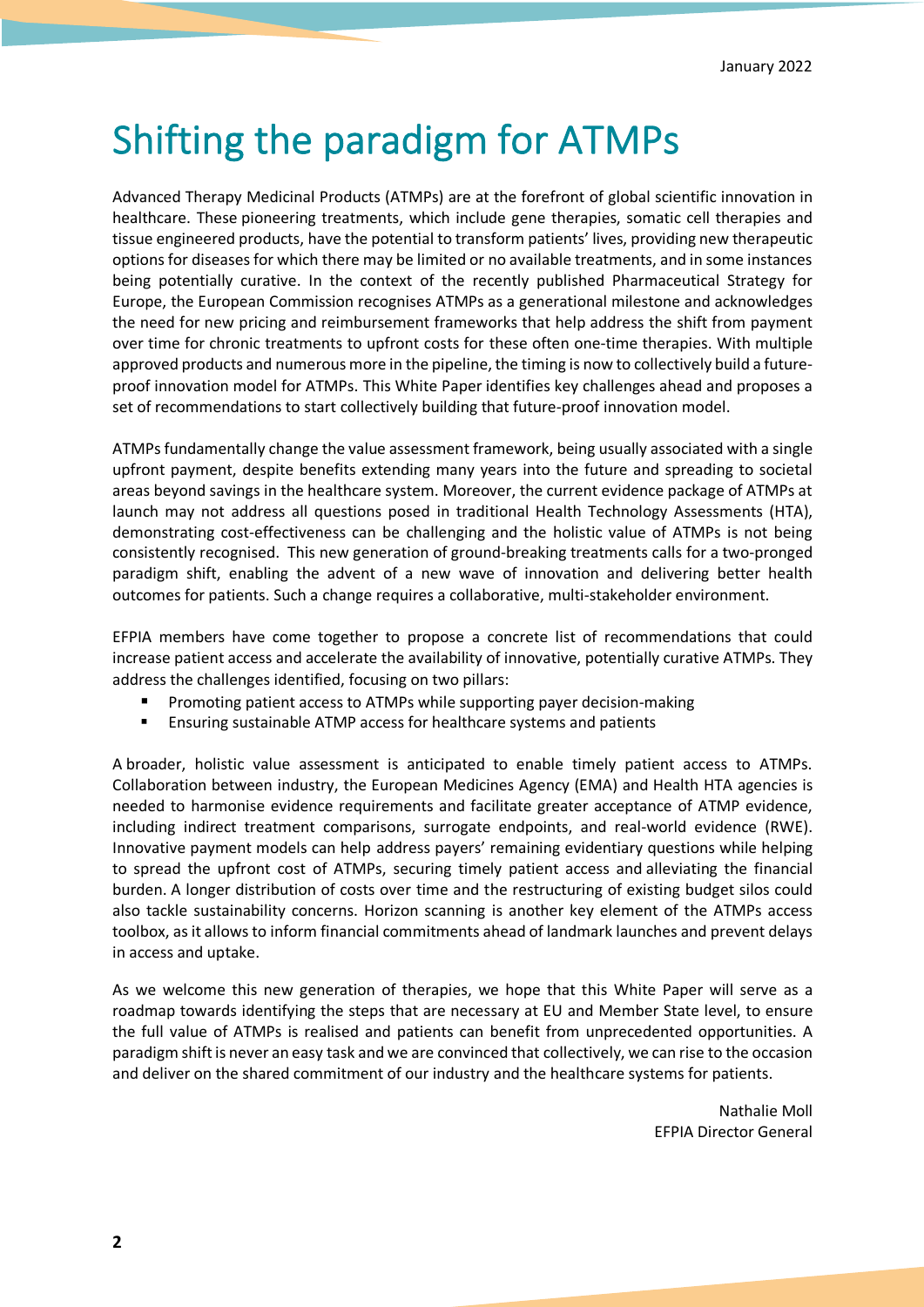# **Contents**

This white paper describes how ATMPs differ fundamentally from other medicines, the associated market access challenges, and EFPIA's recommendations for adapting reimbursement and value frameworks to improve patient access in Europe:

# **ATMPs represent a fundamental change to the healthcare and biopharma value and innovation model**

*Page 6*

# **Paradigm shift I** ATMPs provide an opportunity for unprecedented long-term benefits to patients and society *Page 7* **Promoting patient access to ATMPs while supporting payer decision-making** *Page 10* **Paradigm shift II** ATMPs are associated with higher upfront costs to healthcare systems *Page 15* **Increasing sustainable ATMP access for healthcare systems and patients** *Page 19* **EFPIA's commitment to ATMP access in Europe** *Page 21* **EFPIA recommendations ATMP paradigm shifts**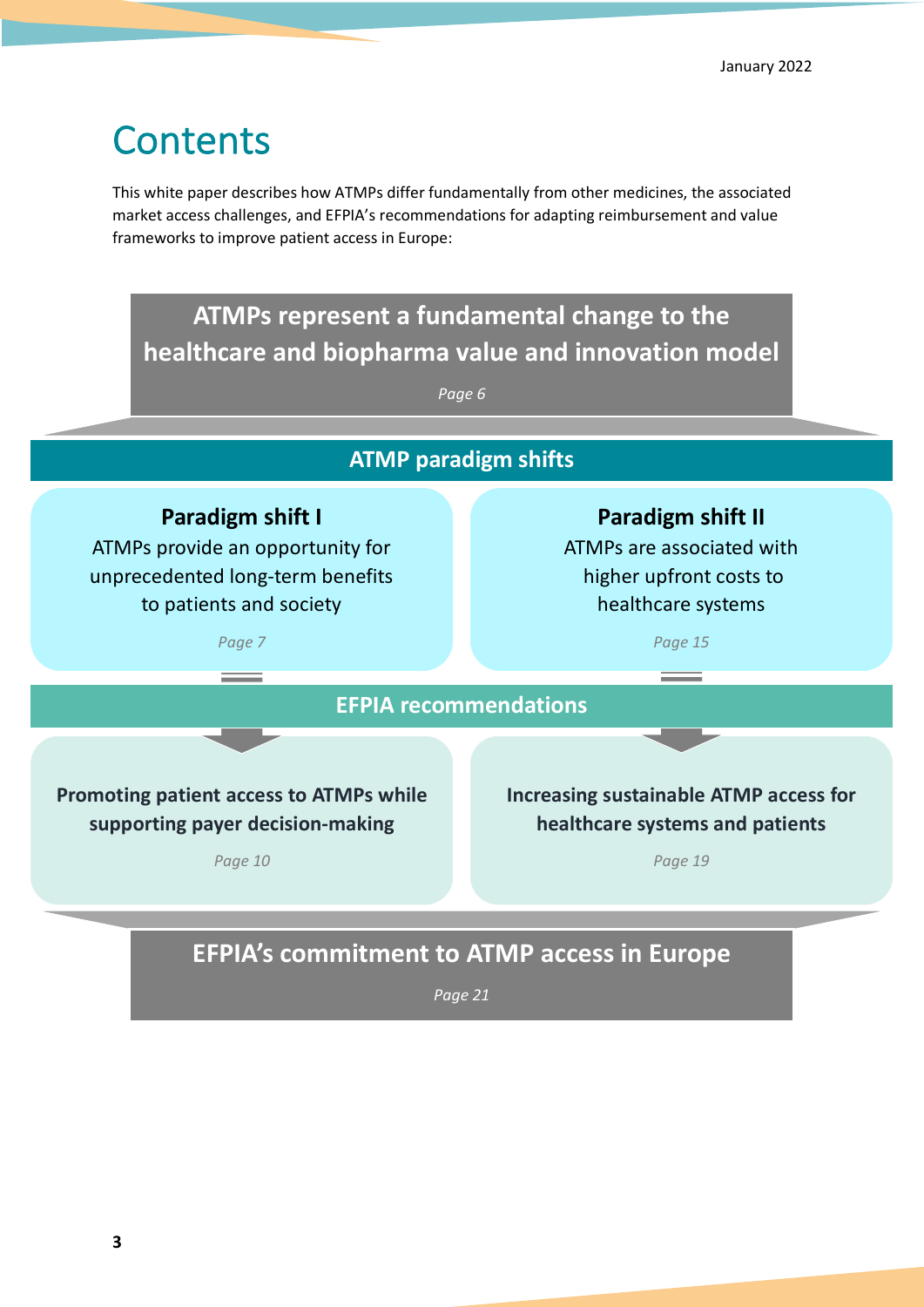# ์<br>? **RECOMMENDATIONS**

### **Promoting patient access to ATMPs while supporting payer decision-making**

### **Utilise outcomes-based innovative payment models for ATMPs**

Use outcomes-based models as a means towards securing timely patient access while addressing payer concerns and maintaining incentives for innovation. To ensure schemes are fit for purpose, clear alignment should be achieved on the uncertainty to be addressed and the metrics measured. Industry and payers should work together to ensure the necessary infrastructure and healthcare professional engagement is in place to enable high quality data collection.

### **Harmonise evidence requirements across regulators and HTA agencies**

Collaboration between industry, the European Medicines Agency (EMA) and Health Technology Assessment (HTA) agencies is needed to harmonise evidence requirements and facilitate greater acceptance of ATMP evidence including indirect treatment comparisons, surrogate endpoints, and real-world evidence (RWE). EFPIA advocates for sufficient capacity to enable high-quality HTA advice, as well as the establishment of robust EU joint clinical assessments and scientific consultations that avoid duplicative processes and inconsistent patient access.

### **Ensure an inclusive, multi-stakeholder approach to ATMP value assessments**

Include patients, healthcare professionals and Centres of Excellence during HTA to capture a holistic view of treatment value and fill evidence/knowledge gaps. Provision of sufficient training is needed to ensure stakeholders can provide meaningful contributions throughout the process.

### **Consider holistic ATMP value in HTA appraisals**

Allow for data during the HTA process that captures the lifetime value of ATMPs to supplement assessments, including educational and societal benefits, improved healthcare system resilience and the impact of single administration on treatment burden and non-adherence.

### **Adapt the cost-effectiveness frameworks used to assess ATMPs**

Use cost-effectiveness threshold modifiers and/or specialised pathways that account for the rarity and severity of ATMP indications, in addition to revising discounting methods to ensure ATMPs are not placed at a disadvantage to non-ATMP treatments.

### **Efficient collection of high-quality ATMP RWE**

Provide further investment to improve and maintain the digital and human infrastructure needed for high-quality RWE collection to support HTA decision-making and outcomes-based agreements. Data should be collected at an EU rather than national level when possible and appropriate standards for developing and using RWE in assessments should be established.

### **Selective application of value-based iterative assessments to address outstanding HTA questions**

Use iterative assessments only when required to address important clinical and economic uncertainties. Assessment timelines should consider the nature of the individual ATMP, the specific uncertainty to be addressed and the availability of meaningful new data.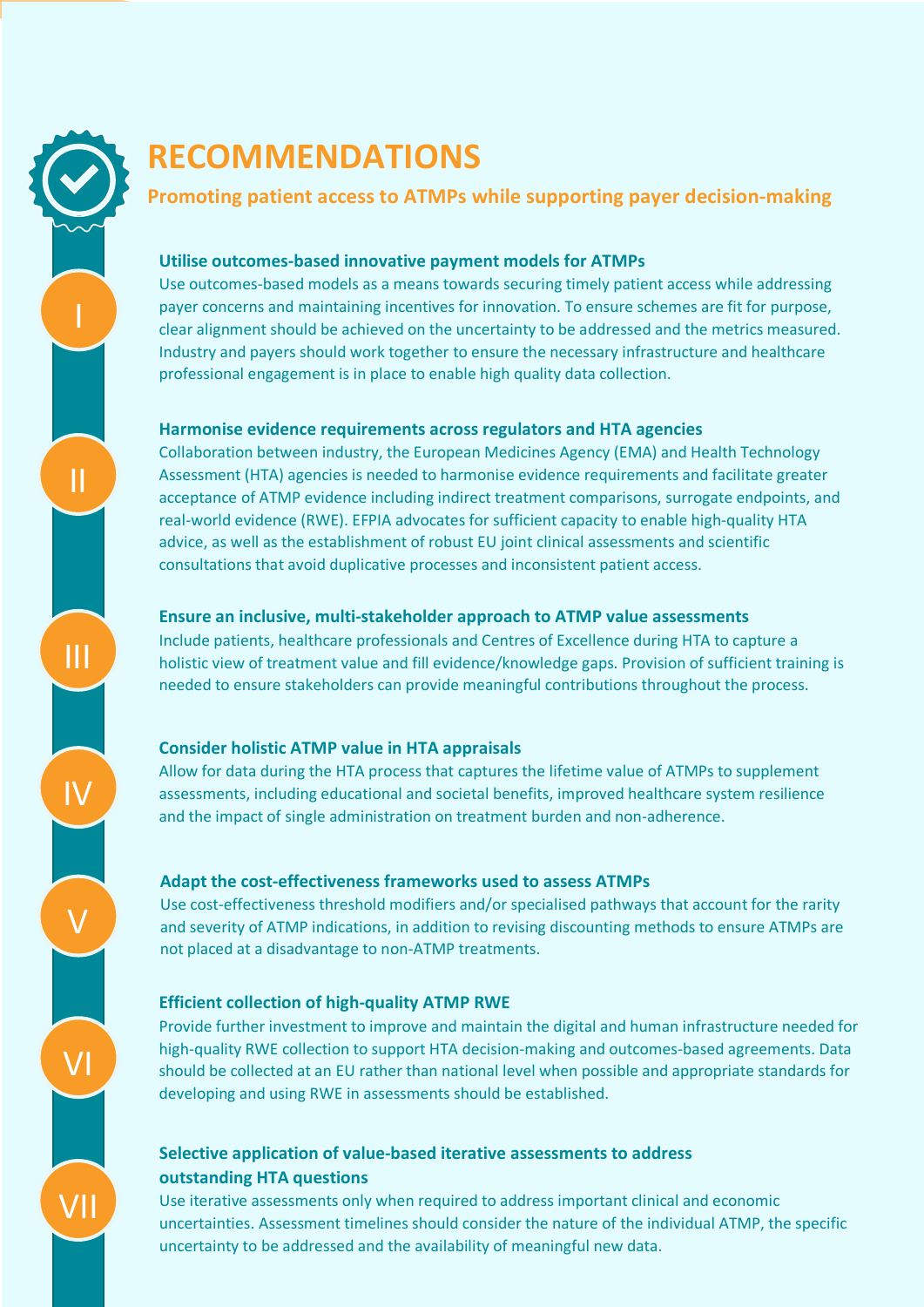

# ์<br>ว **RECOMMENDATIONS**

### **Ensuring sustainable ATMP access for healthcare systems and patients**

#### **Increase use of innovative payment models that distribute costs over time**

Alleviate the financial burden of upfront costs by utilising models such as annuity payments. EFPIA is willing to work with European and national stakeholders to identify and overcome accounting and/or legislative barriers to engaging with these models.

### **Maintain a collaborative environment for developing innovative payment models through co-creation and shared learnings**

Industry and payers should engage collectively to share learnings of successful engagements and identify necessary areas for change and policy reform, while respecting the necessary confidentiality and commercial sensitivity of agreements. Development of innovative payment models should be grounded in a co-creative process that could begin at the point of early dialogue to identify uncertainties and appropriate models as well as infrastructural requirements.

### **Enhance horizon scanning**

Conduct robust horizon scanning through collaboration between industry, HTA agencies, payers and patient organisations that appropriately informs upcoming ATMP launches and associated funding and healthcare service requirements. Best practices of well-functioning horizon scanning systems should be shared to support the enhancement of other Member States' processes.

#### **Implement adaptive budget impact analyses**

Adapt budget impact analyses to capture a holistic view of both ATMP costs and savings over the patient lifetime. Ensure budget impact analyses include time horizons and innovative payment models that reflect the nature of single administration curative treatments and their reimbursement conditions to provide a clear picture of short- and long-term affordability.

#### **Reconfigure budget silos**

Configure budgets to ensure funding allocated to pharmaceuticals incorporates the savings made in the wider health and social care system resulting from ATMP benefits. EFPIA is willing to work with stakeholders to identify ways to co-create an integrated, patient-centric budget system and promote efficient healthcare funding allocation and expenditure for advanced therapies.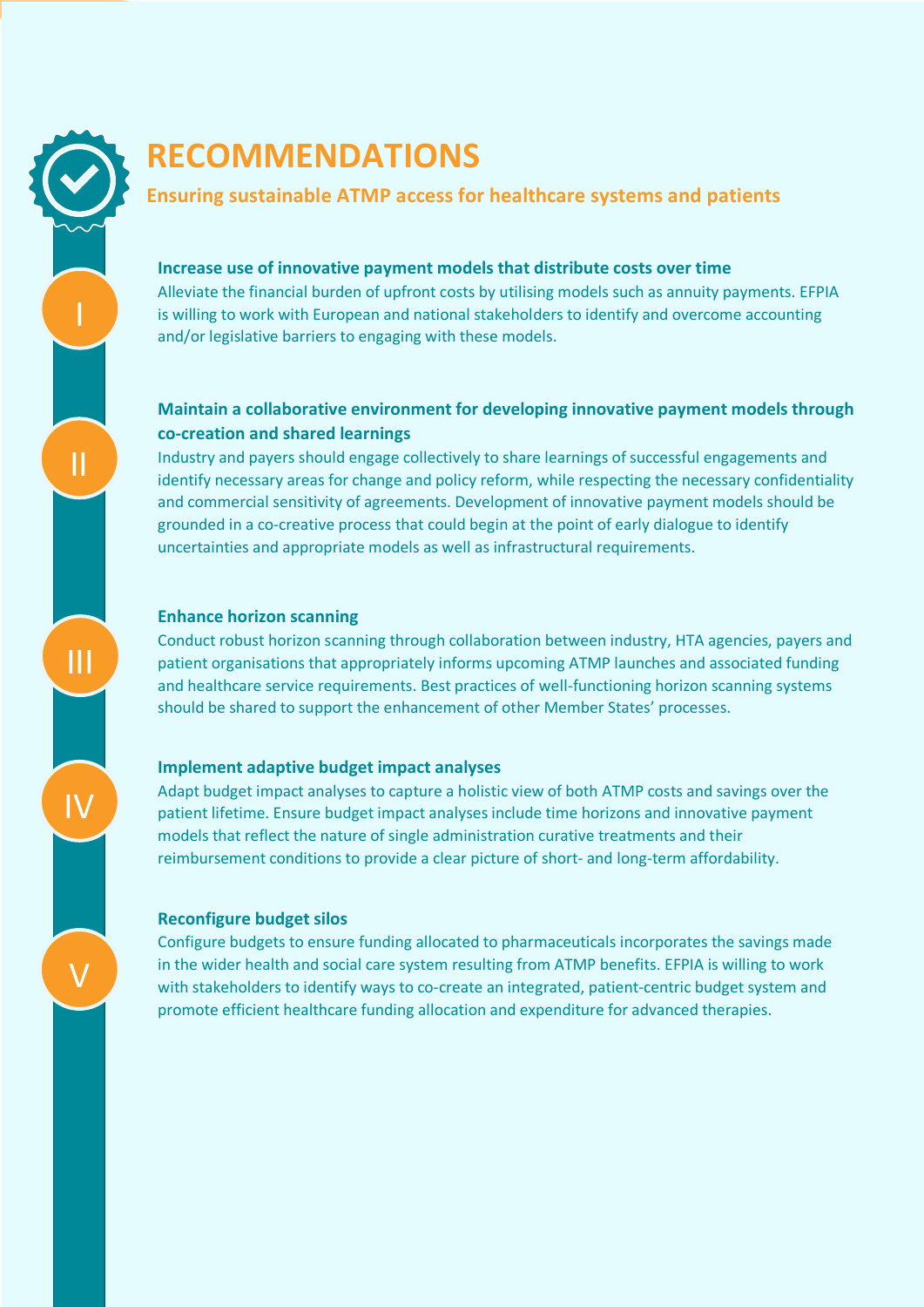# ATMPs represent a fundamental change to the healthcare and biopharma value and innovation model

Advanced Therapy Medicinal Products (ATMPs)<sup>i</sup> are at the forefront of global scientific innovation in healthcare. Since the approval of the first ATMP by the European Medicines Agency (EMA) in 2009, these pioneering therapies have been growing in importance to patients, the industry and healthcare systems. This has been recognised in the recently published Pharmaceutical Strategy<sup>1</sup> for Europe by the European Commission, which highlights the development of these treatments as a major milestone since the turn of the millennium and calls for a new business model to adapt to their specificities.

ATMPs represent a significant breakthrough in health outcomes for patients, providing the opportunity for long-term value and in some instances curative potential, after a single administration. These therapies are usually associated with a single upfront payment, despite benefits extending many years into the future. Broadly then, ATMPs are characterised by two paradigm shifts:

- **i. Long-term benefits to patients and society**
	- Costs Value/cost Value Time
- **ii. Higher upfront costs to healthcare systems**

*Figure 1: Conceptual illustration of ATMP value and costs over time*

Pricing and reimbursement (P&R) mechanisms in Europe have long since provided a framework for the assessment of pharmaceutical innovations' value, economic efficiency, and budget impact. Although not without challenges, this system has generally allowed for the successful negotiation and reimbursement of non-ATMP therapies. While ATMPs provide great opportunity for patients and healthcare systems, their characteristics raise challenges that necessitate a reconsideration of health technology assessment (HTA) and P&R processes to ensure access. The outcome of the recent price

i For the purpose of this white paper, the definition of an ATMP proposed by EFPIA is used and includes ATMPs including but not exclusive to those targeting rare diseases. EFPIA defines an ATMP as medicinal products which are either: 'a gene therapy medicinal product or a somatic cell therapy medicinal product or a tissue engineered product'.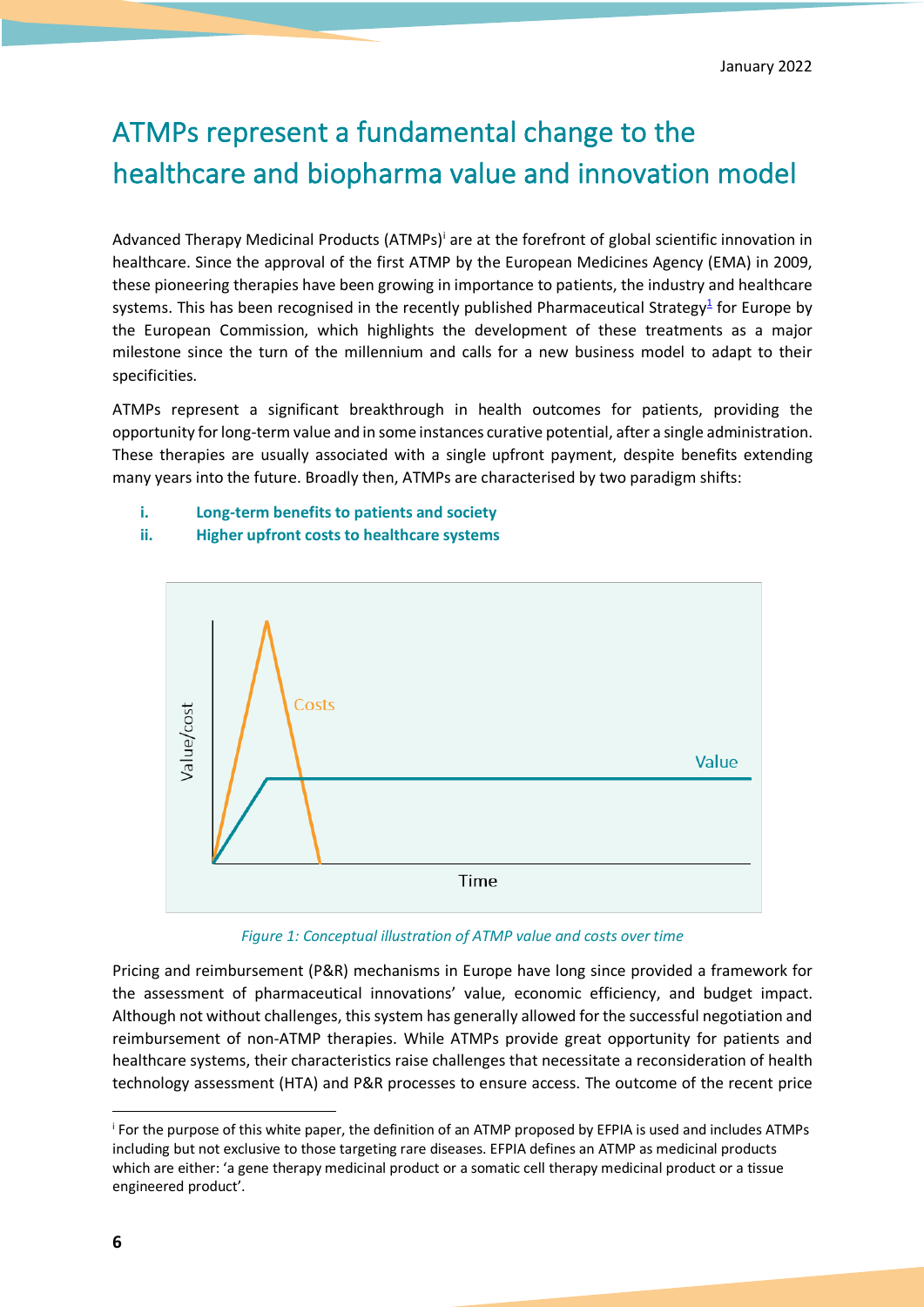negotiation for the one-off gene therapy Zynteglo in Germany provides an example of some of the challenges that arise for ATMPs in pricing and reimbursement negotiations. Price negotiation in arbitration led to a request for significant discounts on the Zynteglo launch price. The assumptions made when calculating the new price did not account for the anticipated life-long benefit of treatment. Ultimately, the outcome of negotiations did not result in patient access to Zynteglo<sup>2</sup>.

It is critical that stakeholders across Europe come together to ensure the potential of these lifealtering therapies is realised and a sustainable environment for continued innovation maintained. The need to facilitate positive policy reform has been recognised by the formation of several ATMP-specific initiatives, not only representing industry but also those led by patient organisations, and scientific or medical societies<sup>3, 4, 5, 6, 7</sup>.

| <b>Approved indications</b> |                                                 |   | <b>Example therapy areas in development</b> |  |
|-----------------------------|-------------------------------------------------|---|---------------------------------------------|--|
| $\checkmark$                | Haematological cancers                          |   | Solid tumours                               |  |
| $\checkmark$                | <b>Spinal Muscular Atrophy</b>                  | ⊔ | Haemophilia A & B                           |  |
| $\checkmark$                | Beta-thalassemia                                |   | <b>Diabetes</b>                             |  |
| $\checkmark$                | Inherited retinal disease                       | ப | Cardiovascular disorders                    |  |
|                             | Severe combined<br>immunodeficiency             | ப | Pain                                        |  |
| $\checkmark$                | Complex perianal fistulas in<br>Crohn's disease | ⊔ | Neurological disorders                      |  |
| ✓                           | Cartilage disease                               | ப | Sickle cell disease                         |  |
|                             |                                                 | ⊔ | Neoplasms and pancreatic cancer             |  |
|                             |                                                 |   |                                             |  |

*Figure 2: Therapy areas with ATMPs approved or in development as of May 20218*

# ATMPs provide an opportunity for unprecedented long-term benefits to patients and society…



...however, the evidence package of ATMPs at launch may not address all questions posed in traditional health technology assessments…

To date, ATMPs have targeted rare and severe disorders, offering a step change in treatment benefit for areas of high unmet need. The presence of small populations often with no effective alternatives coupled with the unprecedented value provided by ATMPs raise practical and ethical challenges to utilising the historical "gold-standard" randomised-controlled trial design<sup>9</sup>. In response, the use of indirect treatment comparisons (ITCs) is growing. However, the formal acceptability of such evidence varies across HTA agencies and closer alignment is needed.

The ATMP value proposition is grounded in a long-term or curative benefit, therefore the length of patient follow-up required to demonstrate such efficacy is far greater than a typical trial duration. Further, the use of well-established or hard endpoints such as overall survival to determine long-term effect is not always feasible due to the chronic, severe, or poorly understood nature of the indications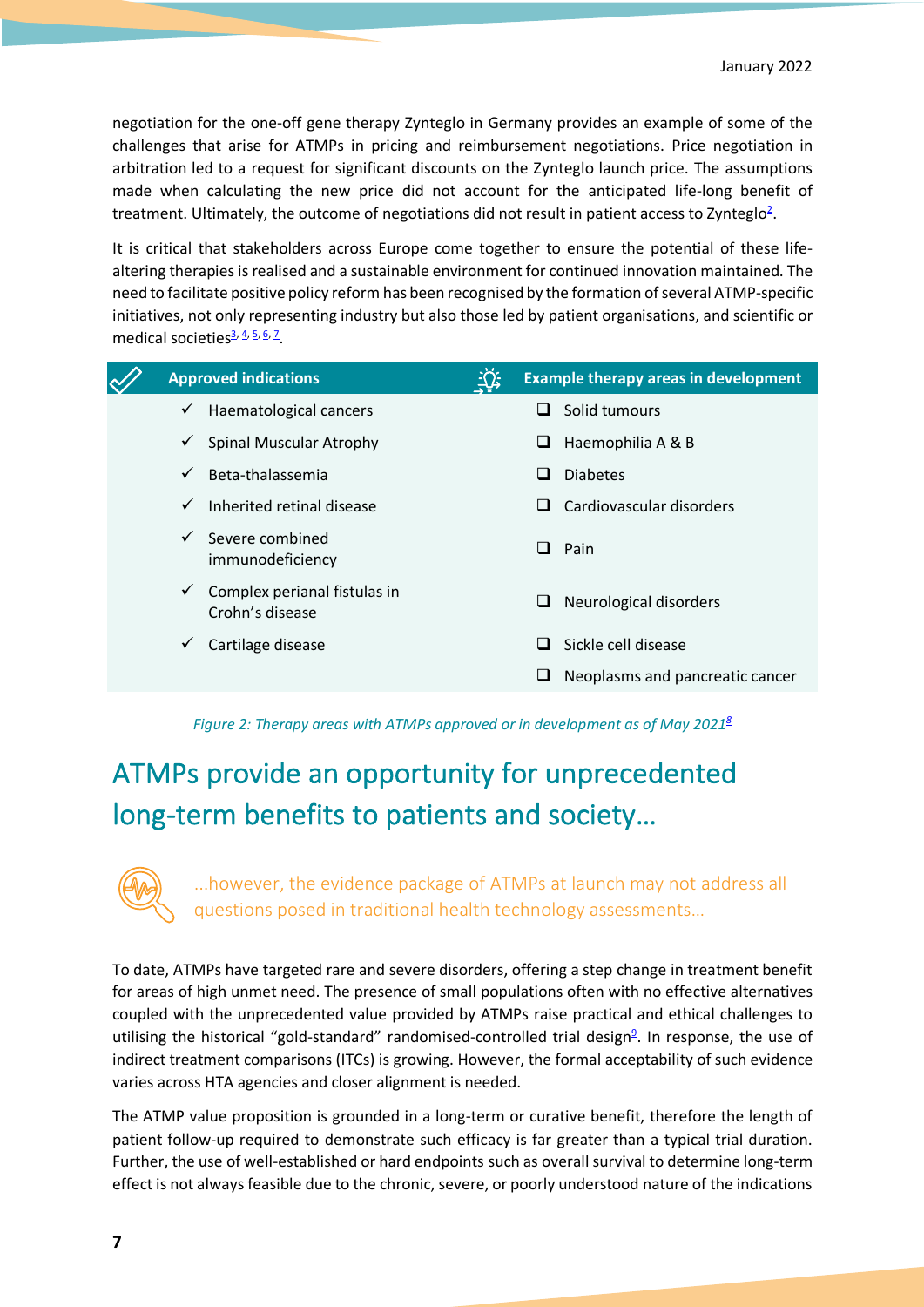ATMPs often target<sup>10</sup>. The use of surrogate outcomes is thus often necessary in ATMP trial designs. Some surrogate endpoints are well-established and objectively measurable; however, particularly in rare diseases where clinical experience or pharmacological research is more limited, surrogates may not be extensively validated or considered subjective. As a result, these endpoints are not consistently accepted in pricing and reimbursement decision-making. In addition, the willingness to accept surrogate endpoints varies by country and may pose significant issues during ATMP appraisals $\frac{11}{2}$ .

The EMA grant marketing authorisation once the positive benefit-risk ratio of a drug has been robustly established in the target population. In contrast to HTA agencies where assessments based on launch data can prove challenging, the EMA applies a more flexible approach recognising both the therapeutic potential and need for ATMPs, utilising expedited processes such as conditional marketing authorisation<sup>ii</sup> and/or accelerated assessment through PRIME<sup>iii</sup> designation<sup>12</sup>. In 2020 alone the EMA granted PRIME eligibility to 9 ATMPs across several therapeutic areas $\frac{13}{2}$ , with recommendations given to products offering major therapeutic benefits and addressing a significant unmet need. The difference in evidence requirements between regulatory and HTA agencies may in part be explained by the fact that EMA marketing authorisation is based on the benefit-risk ratio and level of unmet medical need, whereas HTA agencies are tasked with assessing comparative efficacy, budget impact, and/or the cost-effectiveness of a therapy. ATMP manufacturers can ultimately face lengthy, complex assessments and negotiations with HTA agencies and payers that are unique to each country. This fragmentation results in resource intensive negotiations for both industry and healthcare systems that can prolong time to patient access and often conclude with demands for further evidence collection $14$ .



*Figure 3: Products approved by EMA with PRIME designation 2016 – May 20218*

<sup>&</sup>lt;sup>ii</sup> Conditional marketing authorisation is a pragmatic tool used by the European Medicines Agency (EMA) for the fast-track approval of a medicine that fulfils an unmet medical need.<br>iii PRIME is a scheme launched by the EMA to enhance support for the development of medicines that target

an unmet medical need. Through PRIME, the EMA offers early and proactive support to medicine developers to optimise the generation of robust data on a medicine's benefits and risks and enable accelerated assessment of medicine applications.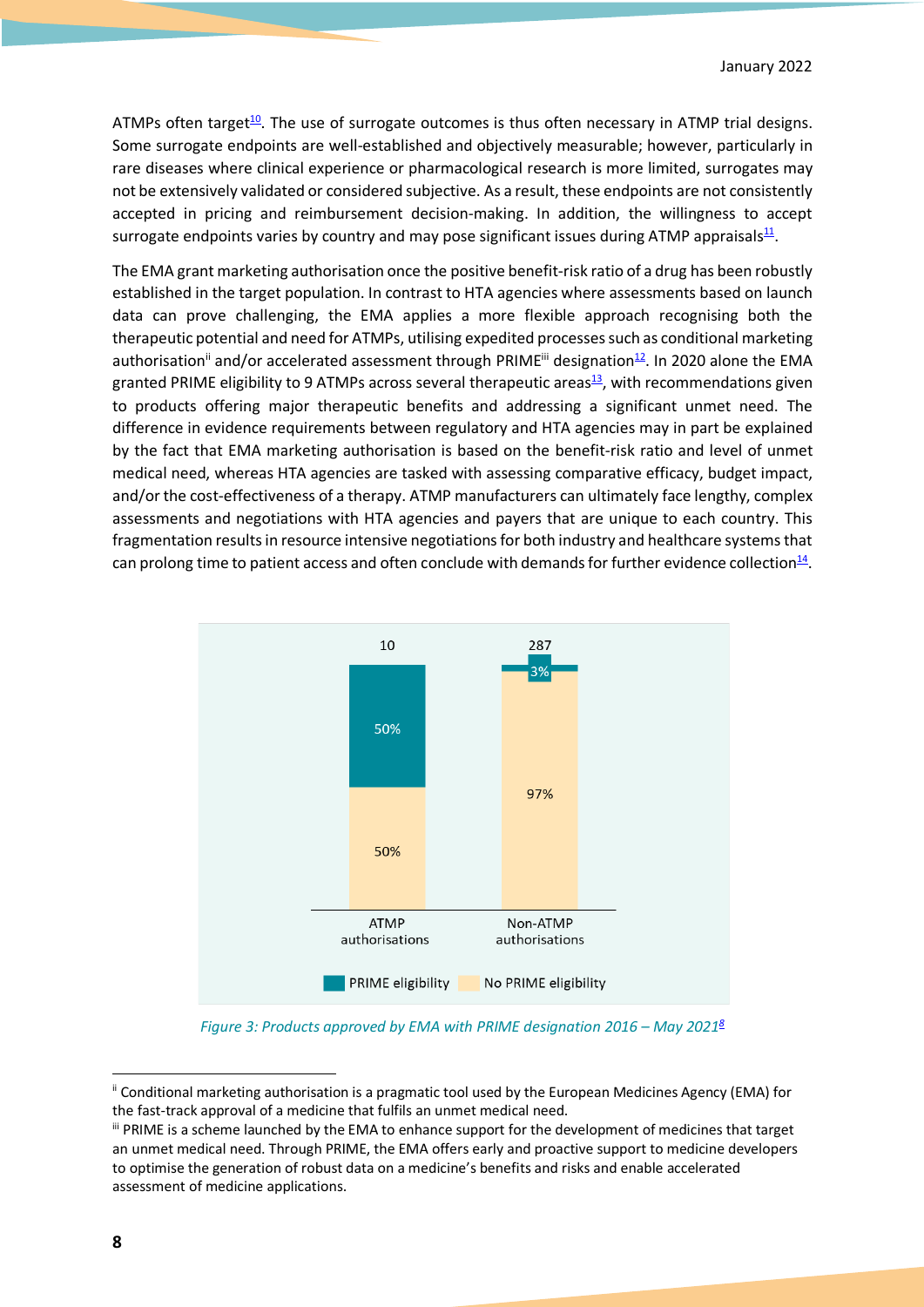

### …demonstrating cost-effectiveness can be challenging…

Cost-effectiveness analyses are a key element of the value assessment process in several Member States. ATMPs to date have targeted rare and severe diseases; both smaller patient populations as well as greater complexity of manufacturing mean achieving cost-effective status at a commercially viable price can be particularly challenging. In the case of orphan/ultra-orphan medicines, it has been highlighted that cost-effectiveness thresholds may need to be higher in order to allow prices that provide a return on investment that is comparable with non-orphan medicines<sup>15</sup>. Rarity and/or disease severity are two variables incorporated into cost-effectiveness decision-making by a few countries, including Norway, Sweden, and England. These can take the form of modifiers or separate pathways in order to facilitate a higher willingness-to-pay for such conditions. However, these practices are not uniformly considered by all countries. Further, the stringent criteria and limited capacity of pathways like the National Institute for Health and Care Excellence (NICE) Highly Specialised Technology (HST) programme can limit their use in practice<sup>16</sup>.

To capture the full value of ATMP treatments there is a need to extrapolate over long-time horizons in cost-effectiveness analyses. Incremental cost-effectiveness ratios may be deemed uncertain in some instances due to a lack of comparative data or the use of surrogate outcomes and can be compounded further by data extrapolation. This can impact price negotiations. Initial reimbursement at a lower net price, with an adaptive pricing model and commitment to re-evaluate once new evidence has been developed, has recently been proposed as a solution to challenges in demonstrating cost-effectiveness with data available at launch $\frac{17}{17}$ .

Discount rates can have a significant impact on the value of a health gain or cost incurred in economic evaluations<sup>18</sup> and have a disproportionate effect on ATMPs with higher upfront costs, yet long-term benefits<sup>19</sup>. Approaches to discounting vary in Europe. Rates of 3-5% are the most commonly used<sup>20</sup>, however different rates and a variable use of differential discounting between costs and benefits exist at country level<sup>20iv</sup>. The impact of different discounting rates is generally explored through sensitivity analyses, and some HTA agencies offer a measure of flexibility in its application. For example, in England, lower discounting is considered for treatments deemed likely to have a significant impact on patient health over a long period of time. However, the application of this flexibility has been limited in practice<sup>16</sup>, and the differential effect on transformative medicines vs. chronic treatments has not yet been addressed.

# …and the holistic value of ATMPs is not consistently recognised.

Existing value frameworks used in European HTA tend to focus on the impact of a treatment on survival, morbidity, quality of life and healthcare cost savings to determine the value of an innovation. However, the outcomes associated with a one-time treatment offering curative potential can yield significant additional value for patients, families, and healthcare systems. Other value components may include patient and caregiver productivity gains, reductions in treatment administration burden and improved adherence, the value of hope provided by a cure, reduced healthcare utilisation due to

 $i$ <sup>v</sup>3 – 5% is also a much higher interest rate than observed on average EU government debt over the last 10 years.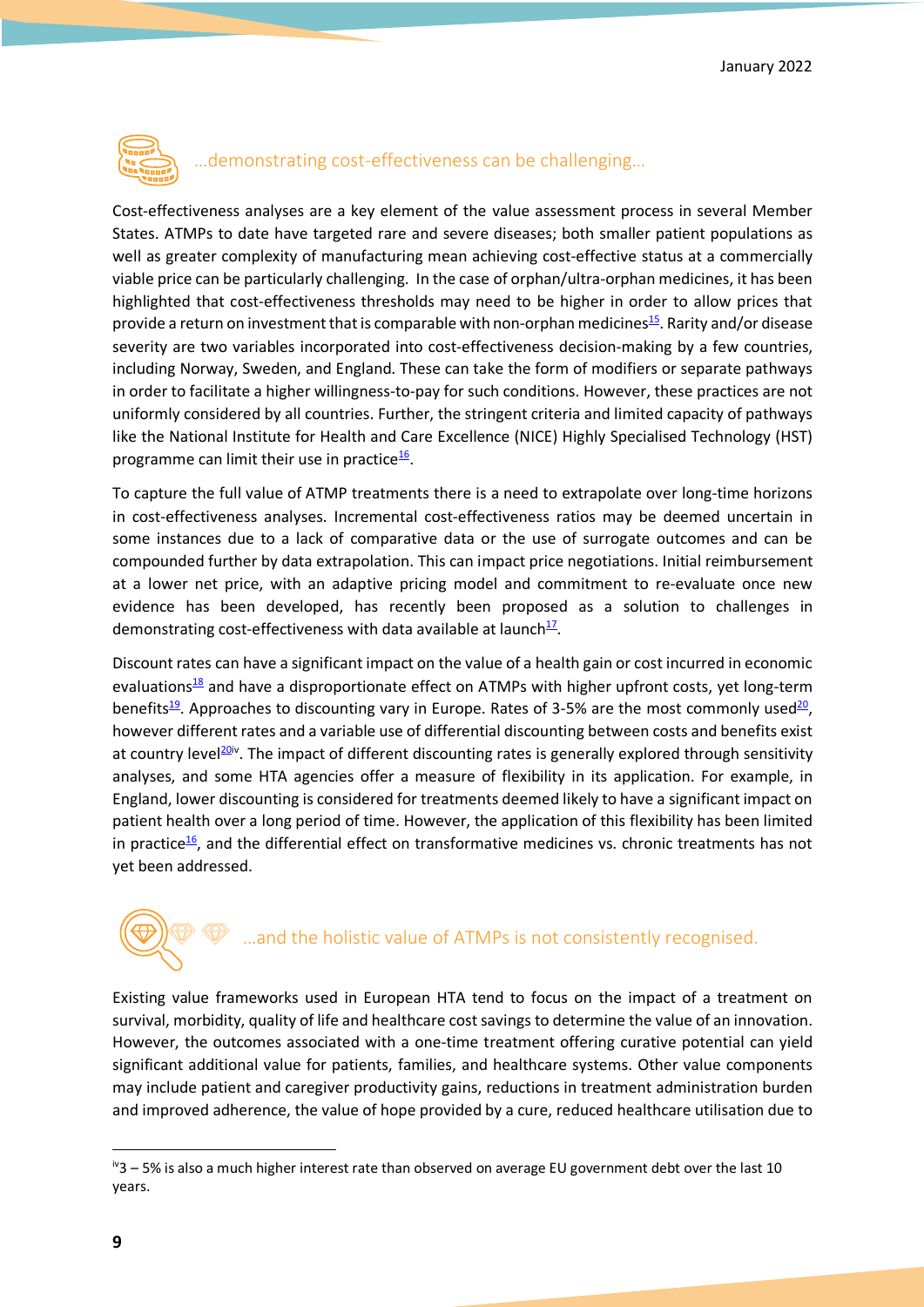long-term disease remission and increased health system resilience by reallocation of savings gained to elsewhere in the health system. These value elements are not widely recognised during HTA, despite the magnitude and extent of benefit that can be provided by ATMPs due to their curative potential. Some countries include a wider perspective when considering the value of an innovation. For example, in New Zealand, the Pharmaceutical Management Agency considers the savings, suitability and health benefits of an innovation on the patient's family, wider society and/or health system. However, in Europe, there is still a lack of consistent recognition of holistic value.

# EFPIA recommendations: Promoting patient access to ATMPs while supporting payer decision-making

Value assessment frameworks need to evolve in order to promote a positive environment for ATMP innovation and timely patient access in Europe, while also ensuring uncertainty is addressed using appropriate mechanisms. To achieve this goal, EFPIA recommends the following:



### Utilise outcomes-based innovative payment models for ATMPs

Outcomes-based payment models provide a useful method of sharing risk between the manufacturer and payer in the presence of uncertainty, giving confidence to payers that the cost of treatment is aligned with anticipated benefits which may facilitate greater patient access. The use of outcomesbased models is growing, and several such agreements have been reached for cell and gene therapies in countries including Spain, Italy, and Germany $^{\underline{21}}$ .

EFPIA believes that outcomes-based payment models should not be used as a substitute for robust, appropriate ATMP HTA or considered the default when negotiating reimbursement. However, EFPIA does advocate for the use of these models as a means towards securing timely patient access while balancing healthcare system sustainability and maintaining incentives for innovation. This echoes proposals by several other organisations, including ARM<sup>V</sup> and EUCOPE<sup>vi</sup>, who call for application of outcomes-based schemes to increase payer confidence and enable patient access<sup>5, 6, 7</sup>. To guarantee these schemes are fit for purpose, clear alignment must be achieved upfront on the uncertainty driving the need for their implementation and the metrics that will be measured. Flexibility should be applied to ensure the metrics that will be measured are appropriate within the context of the disease area, innovation, and uncertainty to be addressed. Early multistakeholder dialogue and collaboration should take place to guarantee this is achieved. Further, industry is willing to work with payers to ensure the necessary infrastructure (see below), capacity and healthcare professional engagement is present to overcome existing obstacles in data gathering and analysis and enable high-quality data collection.

v The Alliance for Regenerative Medicine (ARM) is an international multi-stakeholder advocacy organisation that promotes legislative, regulatory and reimbursement initiatives necessary to facilitate access to life-giving advances in regenerative medicine worldwide.

vi The European Confederation of Pharmaceutical Entrepreneurs (EUCOPE) is a trade body for small to medium-sized innovative companies working in the field of pharmaceuticals and medical technologies.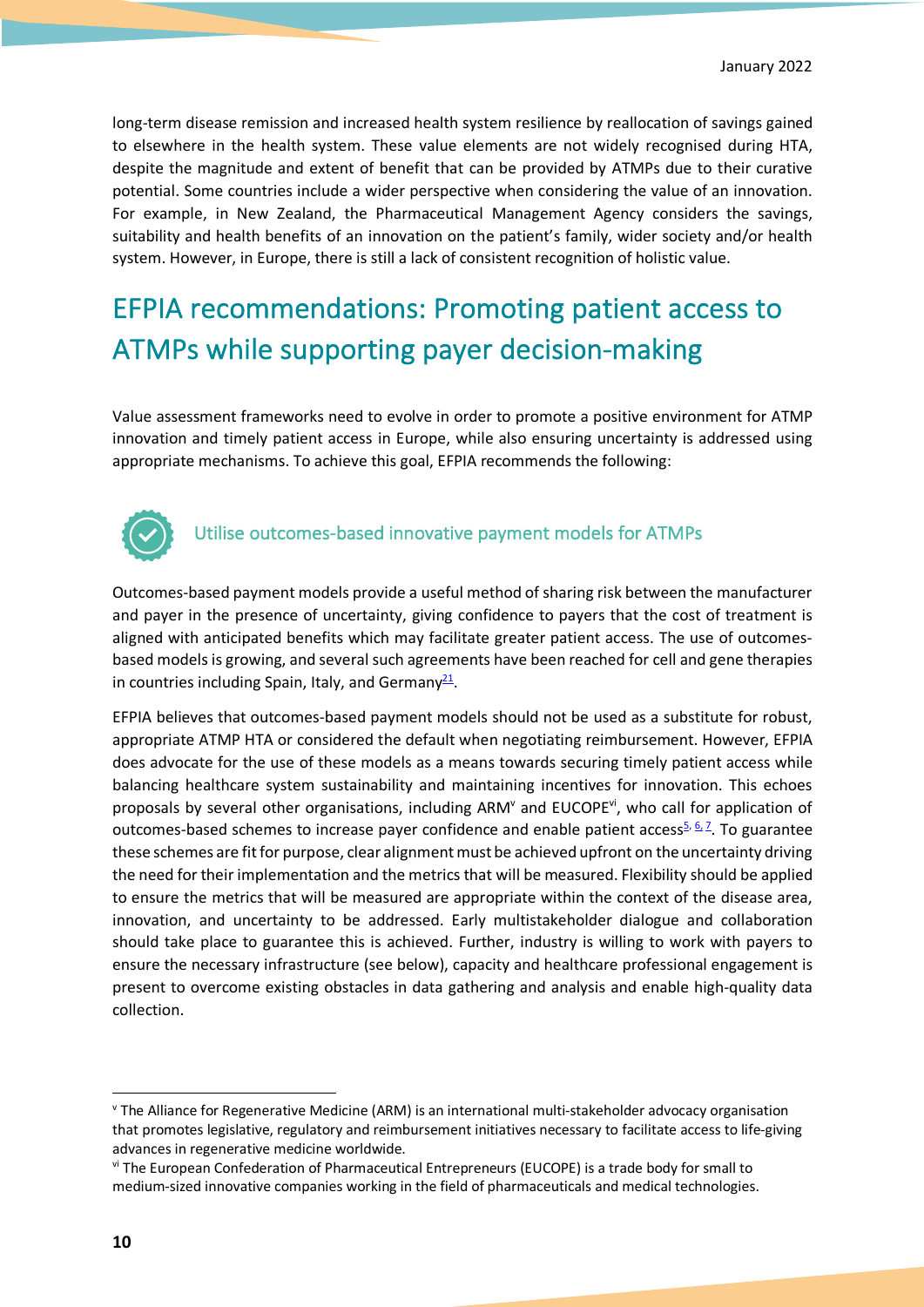

### Harmonise evidence requirements across regulators and HTA agencies

To ensure wider and timely patient access, EFPIA calls for more harmonisation in evidence requirements across the EMA and HTA agencies. The importance of alignment between regulatory and HTA assessments, as well as across HTA bodies in Europe, has been recognised by other initiatives including RARE IMPACT<sup>vii</sup> and RESTORE<sup>viii,22,23</sup>. The new Work Plan published by the EMA Committee for Advanced Therapies (CAT) has identified guidelines on quality and requirements for ATMP clinical trial applications, and the use of Real-World Evidence (RWE) in regulatory decision-making, as key activities for 2021<sup>24</sup>. However, more coordination is needed to align value assessments at the Member State level. To facilitate improved ATMP access for patients, greater acceptance of ITCs, surrogate endpoints and RWE in decision-making is required. Unified guidance on these topics would help to streamline early advice processes, while consensus between the EMA and HTA agencies on what constitutes relevant, acceptable evidence within the context of a given disease or therapy setting would act to increase consistency and predictability during appraisals. To achieve this, industry is willing to work with regulators and HTA agencies to facilitate alignment with regards to evidence requirements. We believe that the positive, flexible approach to ATMP innovation and access demonstrated thus far by the EMA should remain central to any harmonisation process.

One of the most effective tools to promote dialogue between manufacturers and regulators/HTA bodies has been the EMA-EUnetHTA Parallel Consultation process. With EUnetHTA coming to an end in 2021, EFPIA strongly advocates for sufficient capacity to be put in place both at regulator and HTA level to ensure companies can request and receive high quality advice, including for the EU joint clinical assessment to be established by the EU HTA regulation. In line with the regulation, we support a state-of-the-art system of EU joint clinical assessment and scientific consultations, so long as unnecessary duplication between EU and national assessments is avoided. For ATMPs, this is all the more important as they will fall in scope immediately, together with oncology products. For this system to be a success, meaningful participation and contributions from manufacturers must be ensured. Until such a time that optimal procedures for this framework can be implemented, we welcome HTA initiatives that minimise duplicative processes and inconsistent patient access across Member States.

HTA methodologies and processes should be responsive to the evolving innovation landscape and regulation paradigms, with an integrated approach to evidence development building on a constructive EMA/HTA interface. To facilitate these changes to the HTA landscape in Europe, there should be effective EU-level engagement with stakeholders including regulators, patients, medical associations, and academia.

vii RARE IMPACT is a collaboration chaired by EURORDIS and involves a consortium of manufacturers of gene and cell therapies and umbrella organisations such as EFPIA and EUCOPE focused on enabling and improving patients' access to ATMPs.

viii RESTORE is a large-scale research initiative focused on making the promise of advanced therapies a reality for the benefit of patients and society.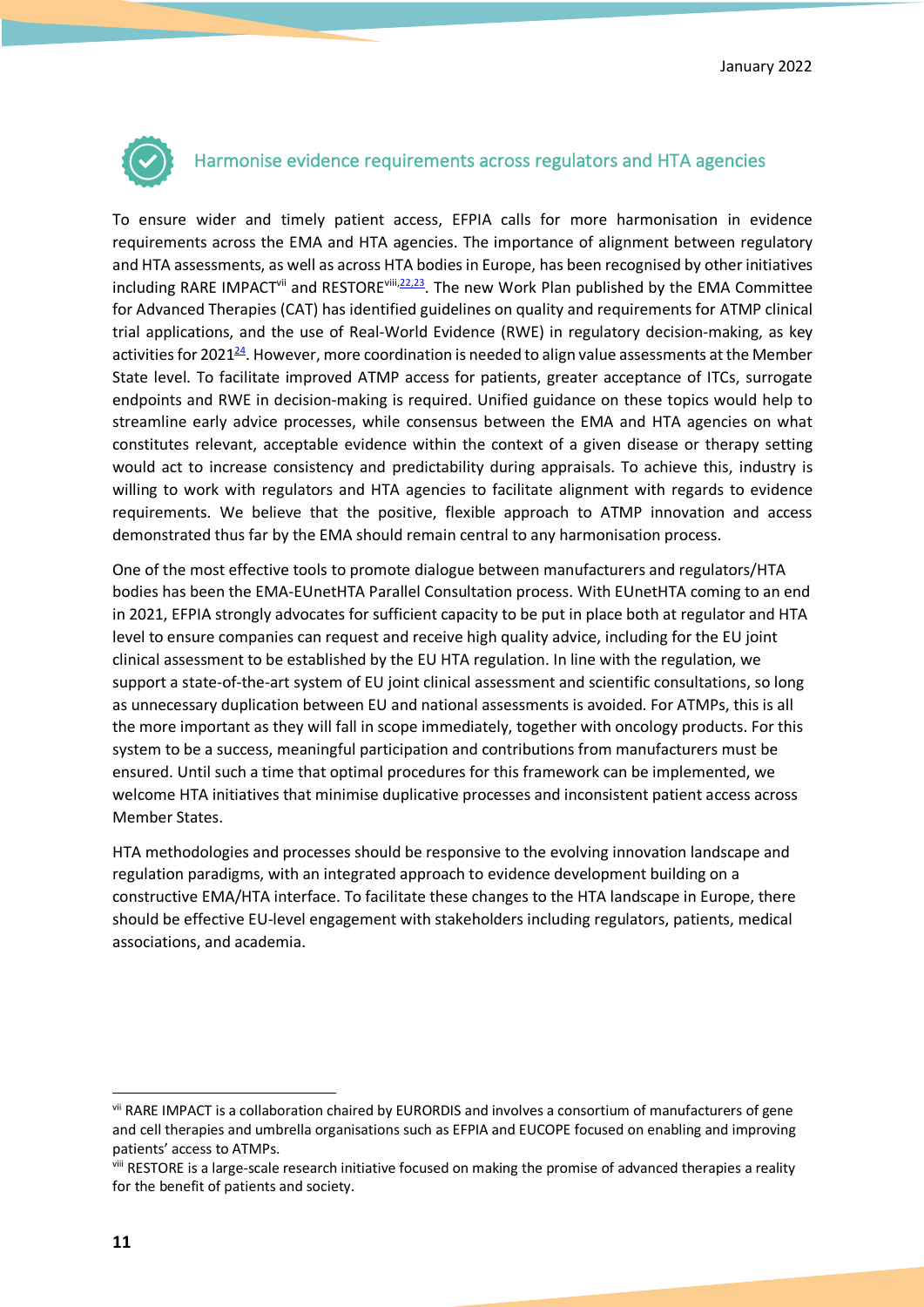

### Ensure an inclusive, multi-stakeholder approach to ATMP value assessments

EFPIA advocates for a robust, inclusive approach to stakeholder engagement in ATMP HTA in order to capture the full value of treatment and mitigate uncertainty. The involvement of patients and healthcare professionals is crucial to ensuring their unique perspective is considered throughout the HTA process. Where additional evidence generation is required, HTA agencies and manufacturers should work with patient organisations to relay the importance of follow-up in understanding treatment benefit and securing access. As ATMPs are specialised technologies, it is important to also engage clinical specialists with ATMP expertise, as well as Centres of Excellence who are key stakeholders in their delivery. Collaboration between HTA agencies, patient organisations and clinical experts to identify best practices for successful stakeholder involvement is therefore required. To ensure key stakeholders can actively engage and meaningfully contribute to the HTA process, sufficient training should be provided, as noted in the Quality Standards for Patient Involvement in HTA by the HTAi Interest Group for Patient and Citizen Involvement<sup>ix, 25</sup>.



## Consider holistic ATMP value in HTA appraisals

EFPIA believes that value assessment frameworks should recognise the holistic lifetime benefits of ATMPs. Curative therapies return patients to a disease-free state, allowing them to pursue or resume educational/professional commitments and contribute to national economies. In turn, this can provide value to caregivers, improving their quality of life and productivity. Improving the long-term health of patients can also minimise healthcare resource utilisation and improve system resilience, particularly where ATMPs might target more prevalent conditions such as cardiovascular disease or diabetes. This is a focus of the new Pharmaceutical Strategy in Europe and an area of particular importance following the COVID-19 pandemic $\frac{1}{2}$ .

ATMPs offer the potential to eradicate the treatment burden of chronic conditions which can positively impact patient quality of life and alleviate adherence issues. The value of a one-off administration and patient preference for less burdensome treatments is not typically recognised in value assessment frameworks. Further than providing better convenience over a current standard of care, ATMPs go beyond moving to a simpler dosing regimen by eliminating the need for chronic treatment. This should be taken into consideration through patient questionnaires and physician testimony, considering many established quality-of-life instruments do not have the specificity or sensitivity to capture benefits stemming from reductions in treatment burden. Beyond patient benefit, the cost of non-adherence to chronic therapy could be taken into account when evaluating ATMP cost savings versus the comparator. One-off administrations may help to reduce the significant costs associated with non-adherence, estimated at  $£1.25$ bn annually in the European Union<sup>26</sup>

To support payer decision-making, manufacturers and HTA agencies should work together to ensure quality evidence is collected in a robust and standardised manner. A first step in this process would be to bring together stakeholders including patient organisations, healthcare professionals, industry,

ix HTAi Interest Group for Patient and Citizen Involvement in HTA is an interest group comprised of patients and citizens, clinicians, HTA agencies, industry, and other stakeholders with a focus on patient and citizen involvement in HTA.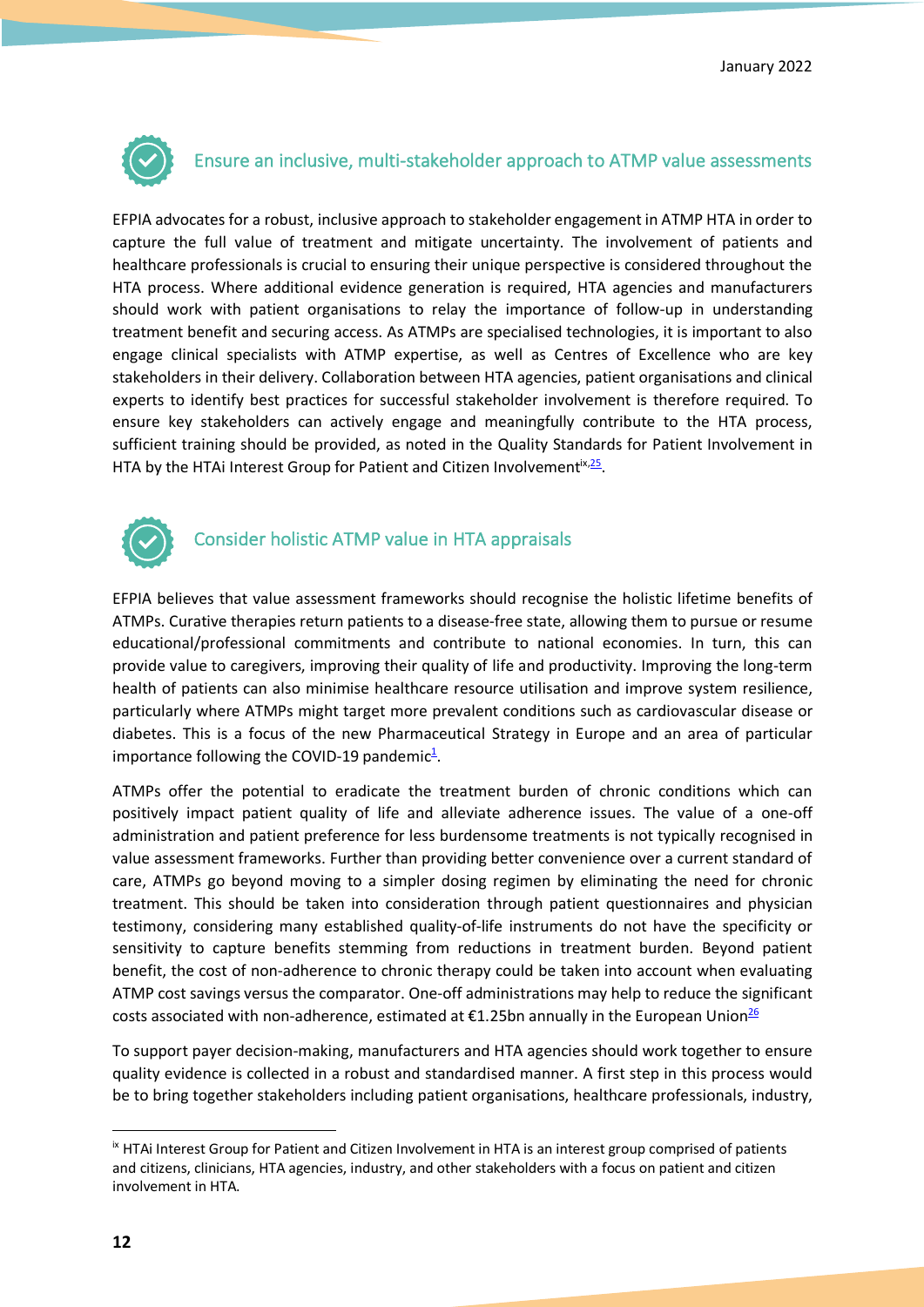HTA bodies and Health Economics and Outcomes Research (HEOR) experts to understand barriers and solutions to incorporating other value elements into HTA.

One approach to capturing holistic benefits in HTA is the use of multicriteria decision analysis (MCDA) frameworks. MCDA frameworks provide a methodological process to capture wider elements of value for a more inclusive, value-based assessment<sup>27</sup>. However, the application of an MCDA framework requires robust methodology and establishment of practical processes. To expedite this, further research should build on the existing frameworks such as EVIDEM<sup>x</sup> and the proposals of ORPH-VAL<sup>xi,28,29</sup>.



# Adapt the cost-effectiveness frameworks used to assess ATMPs

In the absence of ATMP-specific pathways or cost-effectiveness threshold modifiers, industry welcomes the use of mechanisms that allow for greater flexibility to be built into cost-effectiveness frameworks. Disease severity/rarity modifiers are employed in England and Sweden through the NICE end-of-life criteria and TLV solidarity principle, respectively. EFPIA encourages the wider application of similar methods in Member States that employ a cost-effectiveness assessment. However, EFPIA notes that specialised pathways such as the HST programme can have restrictive eligibility criteria and suffer from capacity constraints<sup>16</sup>. A more integrated approach may therefore be preferable to meet the demands of the ATMP pipeline, as well as account for ATMPs targeting more prevalent conditions. Where pathways are utilised, they must be adequately resourced to allow for the required numbers of appraisals.

A revised method of discounting needs to be considered to ensure ATMPs are not disproportionately affected compared to non-ATMP treatments that often form comparators. To this end, EFPIA welcomes the recent commencement of the NICE methods review $30$ , and the acknowledgment that reform may be needed to ensure effective assessment of ATMP cost-effectiveness. This includes the consideration of lower discounting<sup>xii</sup>, as well as further guidance on data extrapolation and the replacement of the current end-of-life modifier with a more holistic disease severity modifier. Industry is willing to work with HEOR experts and HTA agencies to identify areas of methodological reform that are needed to guarantee fair and robust assessments of ATMP cost-effectiveness. To monitor and review the impact of these reforms, multi-stakeholder groups could be established to assess whether the new methodological frameworks are and continue to be fit-for-purpose.

x EVIDEM is a multicriteria decision analysis framework that promotes transparent and efficient decisionmaking through systematic assessment and dissemination of the evidence and values on which decisions are based.

xi ORPH-VAL is a working group of European rare disease experts including patient representatives, academics, politicians, regulators, payers, and industry, focused on improving patient access to orphan medicines through the formation of common principles to underpin P&R processes in Europe.<br><sup>xii</sup> In their ongoing methods review, NICE are considering lowering the reference-case discount rate for both

costs and health effects in line with the UK Treasury recommended discount rate of 1.5%.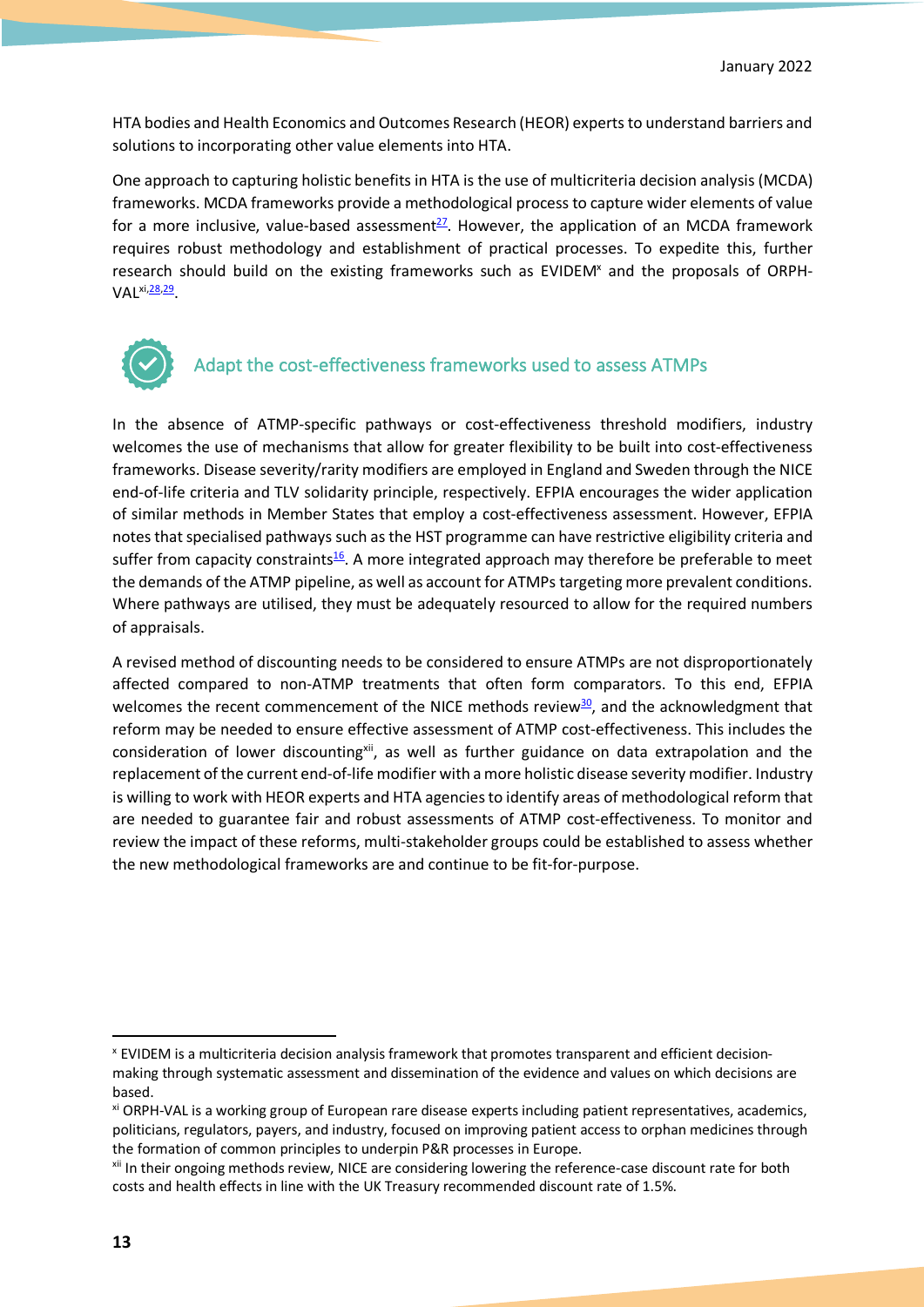

### Efficient collection of high-quality ATMP RWE

RWE can be a powerful tool, providing new insights into patient benefits in a context different to that of a clinical trial. It can support evidence development plans at the point of early dialogue and inform assessments of efficacy, budget impact and cost-effectiveness for initial reimbursement and reassessment decisions. RWE is also essential to the success of outcomes-based agreements. Evidence generation should be targeted and objectives for data collection should be clearly stipulated and understood by all stakeholders. Early scientific advice should be sought to ensure RWE generation plans both pre- and post-launch will address outstanding data gaps. Data should be collected at a European rather than national level, when possible, particularly for ATMPs targeting rare conditions with small patient populations. However, any country-specific context regarding the administration of treatment e.g., patient eligibility and treatment patterns, should be made transparent to ensure any heterogeneity in the sample is understood<sup>31</sup>. EFPIA welcomes the DARWIN EU<sup>xiii</sup> project run by the EMA which will strengthen EU-wide real-world data and evidence to support regulatory, HTA and healthcare professional decisions $\frac{32}{2}$ .

While digitised health is allowing for the promise of RWE to become a reality, variability in data collection between countries and limited infrastructure can pose challenges to high quality, consistent evidence generation. Significant administrative burden and inconsistent data reporting can also raise barriers. EFPIA therefore calls for further investment to improve and maintain digital and human infrastructure for RWE collection, where funding could be shared between healthcare systems and the companies involved. We recommend a clear protocol for data collection is established according to accepted scientific standards. Standardised electronic health records could help to improve the quality of the evidence collected, and an independent process or third party could be used to assess evidence quality following collection $\frac{31}{2}$ . Industry is willing to work with stakeholders to ensure alignment between HTA agencies and regulators on the appropriate standards for developing and using RWE in decision-making. This is aligned with the recent recommendations made by the RWE4DECISIONS<sup>xiv</sup> initiative, which calls for greater alignment between HTA agencies and prevention of duplicative evidence generation<sup>33</sup>. Best practice guidelines between agencies and regulators will help to drive efficiencies in the collection process. Countries leading in the collection of RWE, such as Italy, Spain, and Sweden, may provide a starting point for development of EU level best practice methods.



### Selective application of value-based iterative assessments to address outstanding HTA questions

Iterative health technology assessments may help to address questions surrounding data available at launch and provide HTA agencies with more flexibility in decision-making when dealing with clinical and economic uncertainty. There has been a recent movement towards this approach in some

xiiiThe EMA Data Analysis Real World Interrogation Network (DARWIN) EU aims to deliver a sustainable platform to access and analyse healthcare data from across the EU.

xiv RWE4DECISIONS is a multi-stakeholder initiative commissioned by the Belgian National Institute of Health and Disability Insurance and comprising of multiple stakeholders including policy makers, HTA bodies, payers, regulatory agencies, clinicians, patient groups and industry.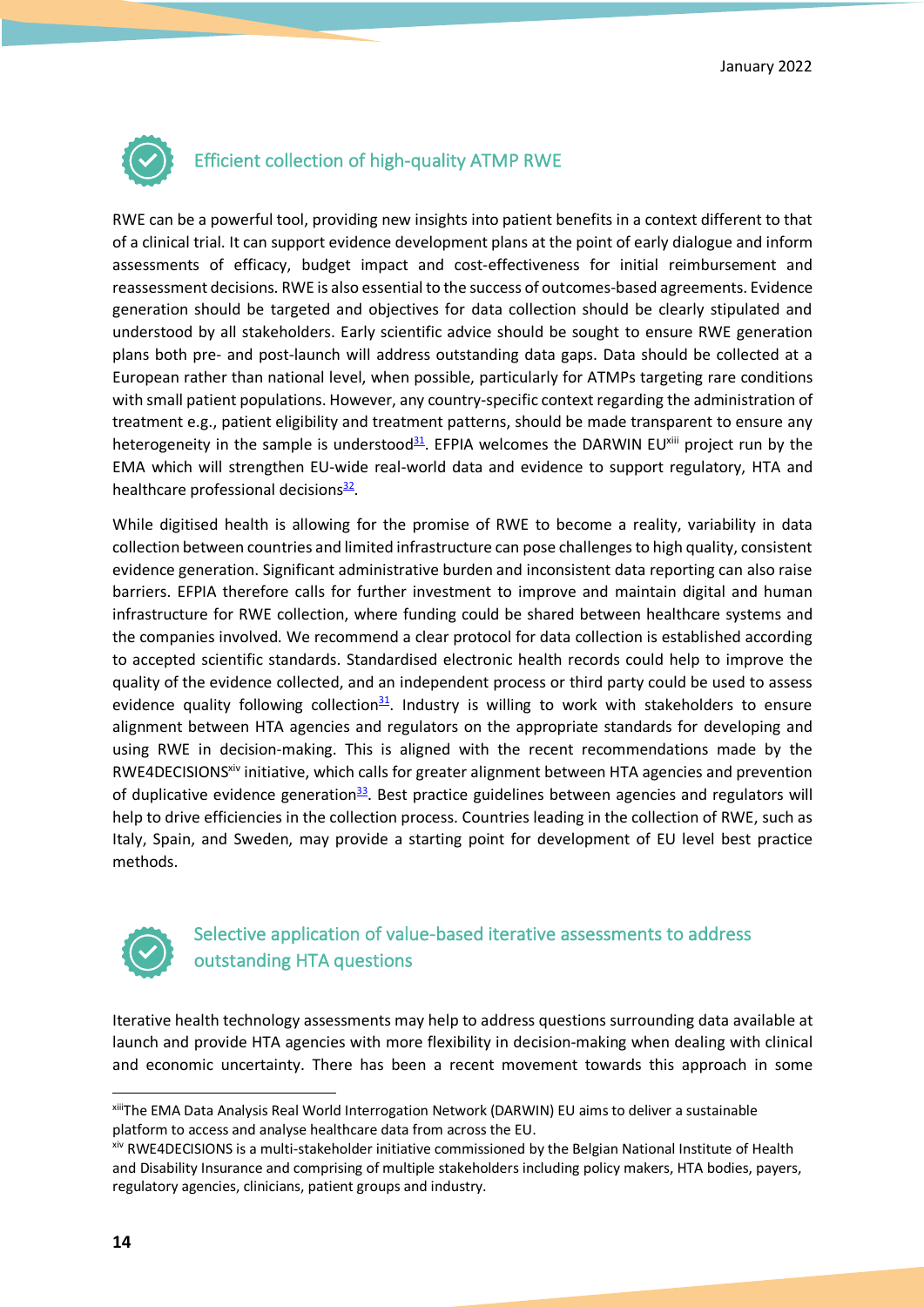countries, for example, the Transparency Committee in France has committed to re-evaluating new CAR-T data on an annual basis, while most ATMPs approved in Germany have a time-limited resolution set by the G-BA $\frac{34}{x}$ . Iterative methods impose a time burden on both manufacturers and HTA agencies and therefore should only be utilised in instances of high clinical and economic uncertainty. For example, adaptive pathways at the regulatory level have been proposed as a basis to determine the need for application of iterative pathways in HTA<sup>35</sup>. ATMP reassessments should be carried out at an appropriate time, dependent on the nature of the innovation and the specific uncertainty to be addressed, to allow for meaningful discussions based on important new data. Alignment on these parameters should be discussed upfront. Decision-making should be based on the best quality data available at time of re-assessment. Further, for iterative pathways to be truly value-based, EFPIA believes pricing negotiations should allow for a price to increase or decrease, dependent on the latest value proposition of the innovation. This is in alignment with a recently proposed adaptive pricing model linked to new evidence in Sweden, to ensure price reflects the data available over time $^{17}$ .

# ATMPs are associated with higher upfront costs to healthcare systems…



 …leading to sustainability concerns at both the individual ATMP level and at the aggregate level…

ATMP development has seen a period of exponential investment and growth in recent years (figure 4). In 2021, a promising pipeline includes almost 400 ongoing clinical trials with European sites $^{13}$ . NICE in the UK expects to consider approximately 30 ATMPs by 2023, while in the US, the Food & Drug Administration (FDA) predicts approval of 10 to 20 per year by 2025. Although only a percentage of the pipeline may achieve marketing authorisation and reimbursement, this is an area of the biopharmaceutical sector experiencing significant growth. The upfront cost associated with these therapies alongside the growing number in development, as well as the economic fallout of the COVID-19 pandemic, has led to concerns regarding the affordability of advanced therapies and healthcare expenditure in general. Medicine affordability concerns are echoed by the European Commission, in parallel to their recognition of the potential of ATMPs and the need for a sustainable business model for one-time treatments<sup>1</sup>. The delivery of affordable treatments to ensure health system financial and fiscal sustainability is one of the key initiatives of the EU Pharmaceutical Strategy<sup>1</sup>.

xv The Federal Joint Committee (G-BA) is the highest decision-making body of the joint self-government of physicians, dentists, hospitals and health insurance funds in Germany.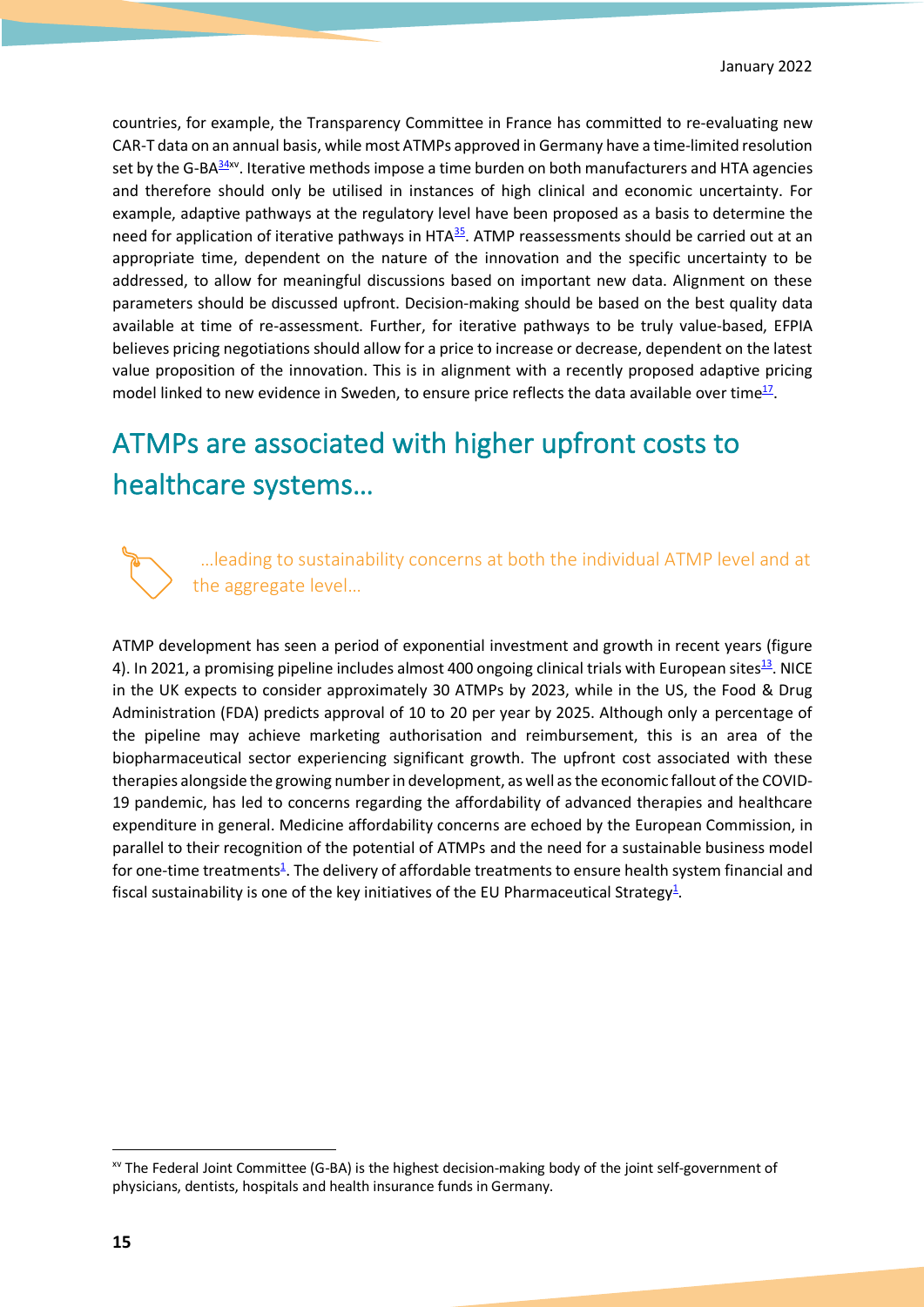#### January 2022



- Gene editing & gene therapy - Cell therapy - CAR-T & NK cell therapy - RNA therapeutics - Other

*Figure 4: ATMP early- and late-stage pipeline by mechanism8*

Questions about the prices and affordability of ATMPs can be viewed at the discrete and aggregate level:

- I. Prices of individual ATMPs, i.e., 'sticker shock'
- II. Aggregate affordability of ATMPs as a class

Nonetheless, it is important to recognise that significant interdependencies exist between these issues (figure 5). Willingness to pay for an individual ATMP is governed by the belief a price is reflective of value, but also the ability to pay for the innovation within budget constraints. Further, the prices of ATMPs often highlighted in the media can drive concerns regarding overall sustainability of a health system's expenditure. Although it is not possible to differentiate entirely between the price of the individual medicine and aggregate affordability, it is important to explore the root cause of stakeholder concerns and ensure they are addressed, while maintaining a sustainable model for biopharmaceutical innovation and access for patients.



*Figure 5: Illustration of interdependencies between individual ATMP prices and aggregate affordability*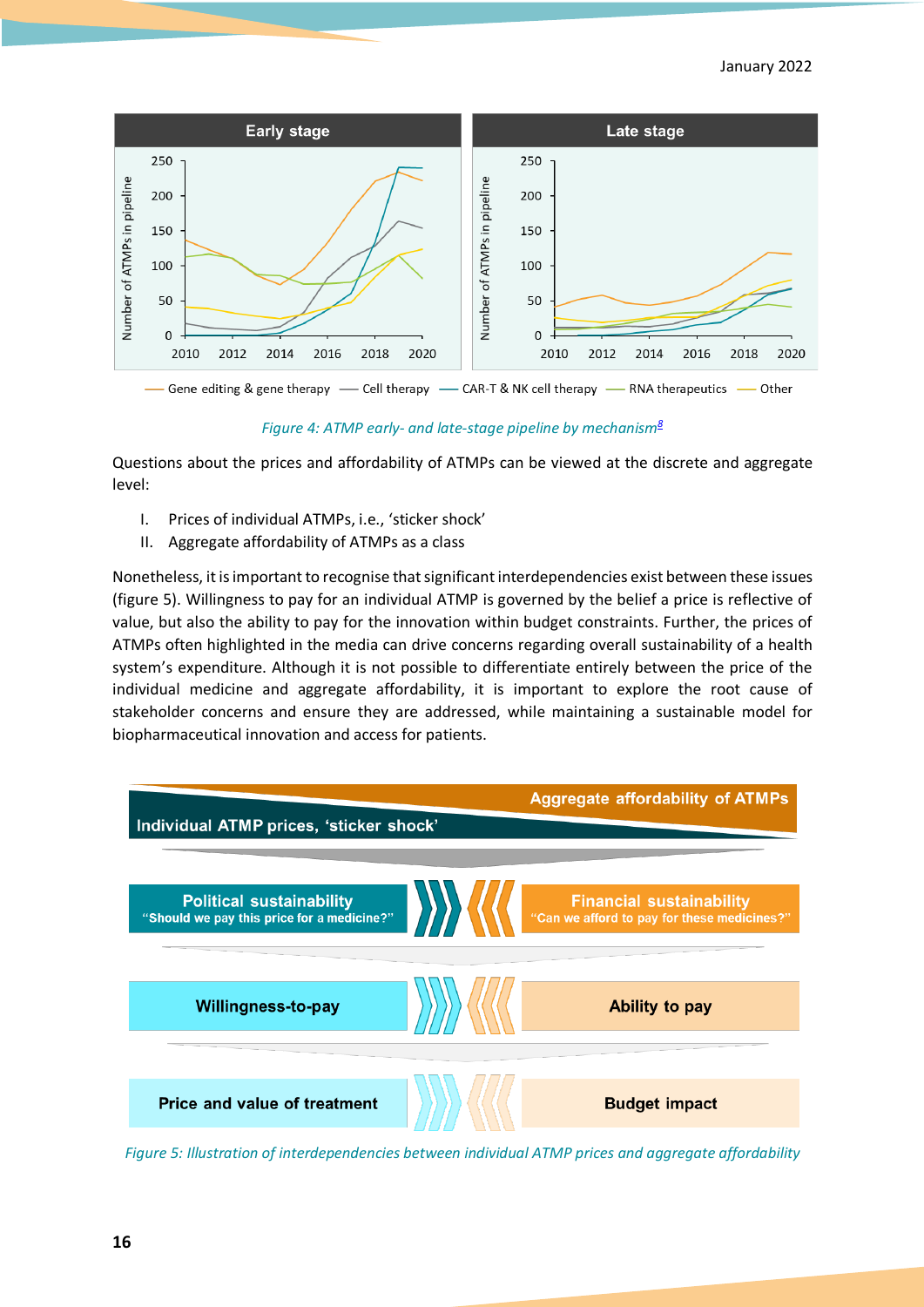#### *Individual ATMP prices*

At launch, the payment for single-administration ATMPs is condensed into a single figure and drives concerns regarding the individual price of ATMPs. However, the price of a single treatment in isolation cannot be considered a risk to the financial sustainability of healthcare systems. The issue posed by 'sticker shock' of individual ATMP prices is therefore one of political sustainability, with governments in some instances required to justify their willingness-to-pay over one million Euro on a one-off treatment for a single patient. Media headlines coining Zolgensma "the world's most expensive drug" are reflective of the intense public attention and political pressure surrounding the price of ATMPs<sup>36</sup>. Therefore, while the individual prices of ATMPs contribute to an aggregate picture, concerns also exist as to whether these treatments can be considered value-for-money in isolation of their budget impact.

During price negotiations ATMPs are formally or informally benchmarked to a current SoC that could include other innovative medicines, poor-performing treatment options or best supportive care. When comparisons are made between the price of ATMPs vs. non-ATMPs, it is important that the overall cost of chronic treatment is considered. Pricing plays a vital role in ensuring the economic viability of drug development and in turn, continued sustainable innovation, particularly for treatments such as ATMPs that target small populations. This innovation leads to improvement in health outcomes. Pricing concerns can drive complex and protracted discussions; however, it is important that these are based on value and focused on achieving access for patients.

#### *Aggregate affordability of ATMPs*

The broader issue of financial sustainability is driven by whether budget-holders believe they have the ability to cover the cost of medicines in both the short- and long-term as new treatments come to market. Despite existing concerns over healthcare expenditure, recent studies suggest that European payers have proven capable of managing aggregate spend on pharmaceuticals through commercial agreements and effective competition in the off patent market<sup>37,38</sup>. Nevertheless, the sustainability of aggregate expenditure, of which ATMPs are one element, is an important topic. To make informed decisions regarding the affordable reimbursement of ATMPs, assessments must be able to accommodate for their unique characteristics. However, at present, these systems are not always appropriately configured to reflect the nature of single administration curative therapies.

To determine ability to pay for a new medicine, payers will often consider the impact a therapy will have on the overall pharmaceutical or healthcare budget. Time horizons typically cover the first 1-3 years post-ATMP launch, despite payer recognition that lifetime horizons are more appropriate to capture the long-term benefits and savings offered. With high upfront costs and the largest treatable population present in the first few years post launch, costs are significantly greater in the short- vs. long-term. Further, the scope of budget impact analyses may not account for the reduction in healthcare resource utilisation or savings beyond the pharmaceutical, or even healthcare budget. Thus, current budget impact analyses may be ineffectual in providing a clear picture as to the true long-term affordability of ATMP reimbursement.

Budgets allocated for pharmaceutical expenditure can be disconnected from the wider healthcare budget, further hindering holistic reimbursement decision-making for ATMPs. Pharmaceutical budget silos may produce inefficiencies across the entire healthcare system. For example, budgetary decisions made at pharmaceutical level, rather than therapeutic or patient level, hinder the allocation of resources to fund services that offer the highest value within a given disease area<sup>39</sup>. Further, the existence of budget silos means savings gained in primary or tertiary healthcare services because of an ATMP cannot be easily recognised or reallocated to fund future advanced therapies, or innovations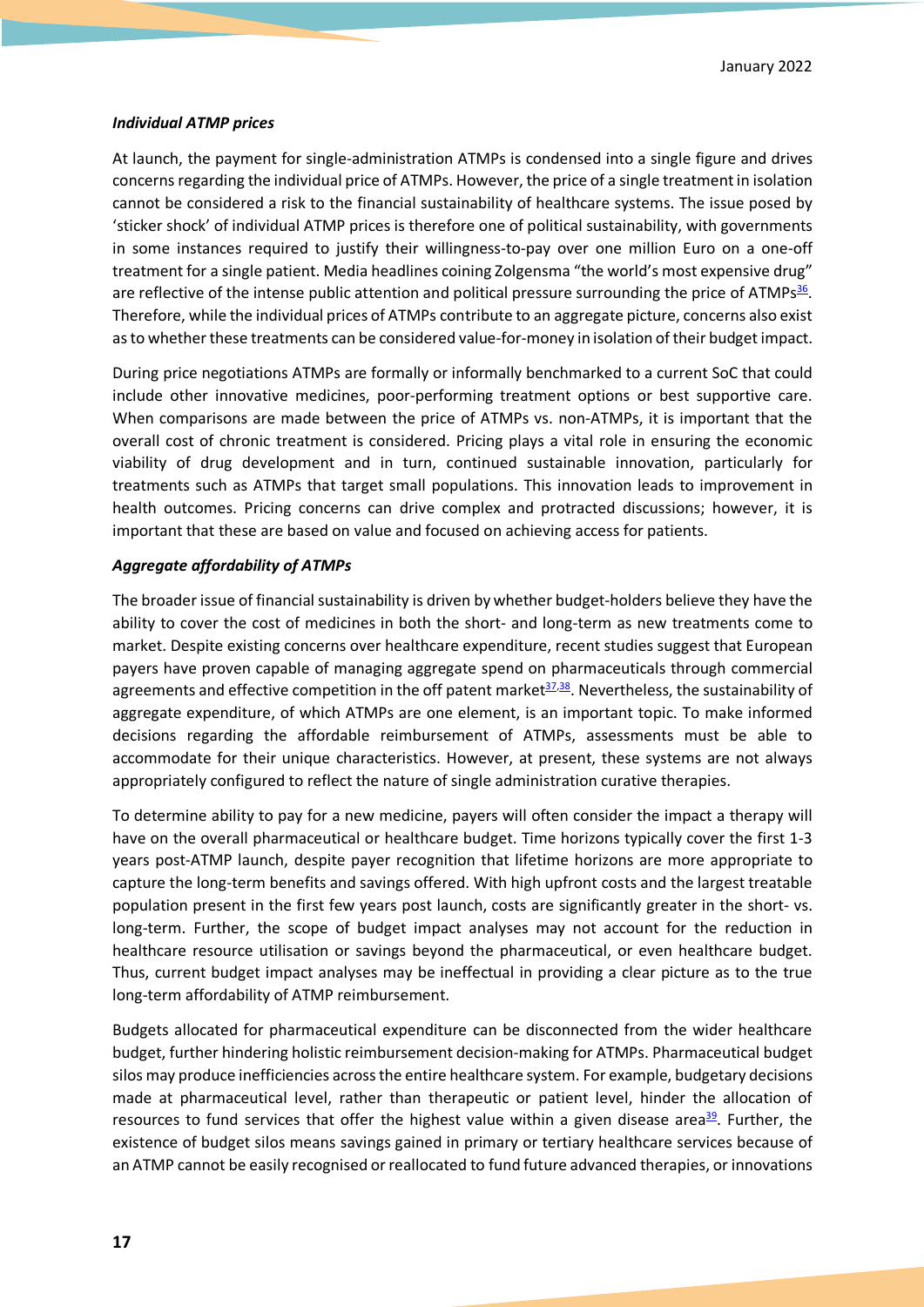in general. The aggregate cost of ATMPs may therefore be placed entirely on the pharmaceutical budget. Despite promises of efficiency gains and wider healthcare savings, these will not be reflected in budgets to support continued affordability of ATMPs.

### …while multiple barriers exist to innovative payment models that could facilitate access.

Innovative payment models, including outcomes-based schemes, such as those agreed for CAR-Ts Kymriah and Yescarta<sup>21</sup>, are becoming more widely accepted in recent years. These payment models can help to share the risk of evidential uncertainty between payers and manufacturers while helping to spread the upfront cost of ATMPs, alleviating the financial pressure of reimbursement. Despite their advantages, there is still a limited capacity to negotiate such schemes in some countries, with simple discounts or price-volume agreements preferred.

EFPIA has previously identified three main barriers to engaging in innovative payment models that, if addressed, would help to mitigate challenges of uncertainty and affordability $40$ :

- I. Legislative barriers
- II. Infrastructure barriers
- III. Need for system change

Legislative barriers include legal and regulatory frameworks that have not been updated to accommodate dynamic innovative agreements between payers and industry. Financial systems are built around annual or short-term budgets with limited vision, which are driven by the European Accounting Rules (ESA)<sup>41</sup>. National legislation can also pose issues; for example, in Germany, sick fund accounting is conducted on an annual basis, while legislation in Sweden prevents governments from passing on financial obligations to succeeding political parties $42$ . In France, costs must be booked in the year of treatment even if payment is spread over multiple years, however, French legislation may change in the future presenting the opportunity for ATMP split payments $\frac{43,44}{2}$ .

Sufficient digital and human infrastructure is critical to supporting agreements and collecting highquality data. A lack of patient registries, electronic patient records, payer databases and human capacity can prevent effective implementation of innovative payment models. However even when sufficient infrastructure exists, a paucity of defined governance frameworks on data sharing, privacy laws such as GDPR, quality standards and processes for undertaking data analysis or interpretation can present obstacles.

In addition to legal and infrastructural constraints, payers and industry today find themselves at the beginning of a learning process around a novel approach to reimbursement. Current systems do not easily accommodate innovative payment models and without a change in approach or willingness to experiment, barriers to innovative payment models will remain. Stakeholders are often sceptical of the mutual benefit provided by agreements to healthcare systems and manufacturers. In the absence of long-term evidence on their benefits there can be a reluctance to engage, particularly when best practices and optimal approaches are still uncertain.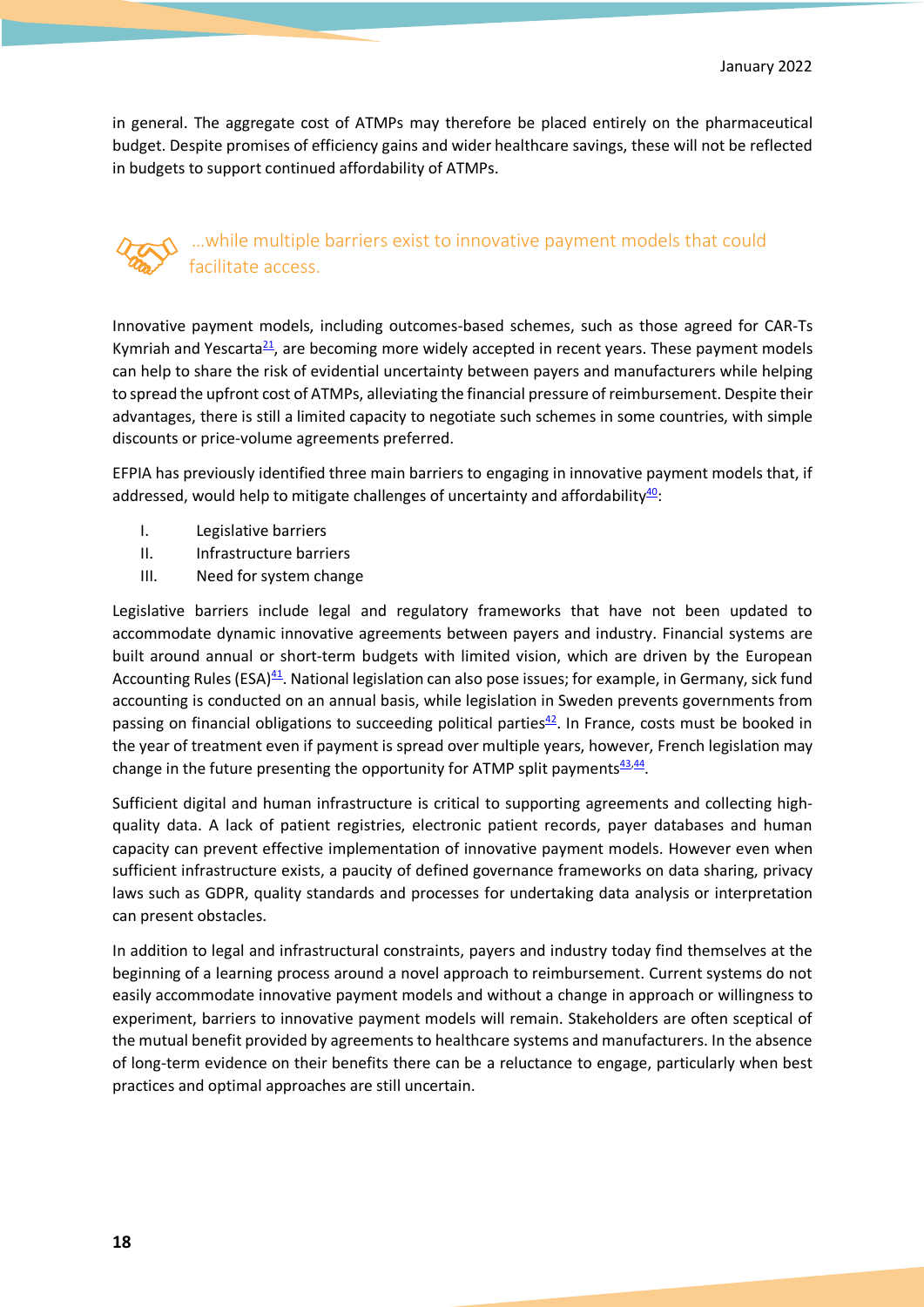# EFPIA recommendations: Ensuring sustainable ATMP access for healthcare systems and patients

Approaches to pricing and reimbursement decision-making need to evolve to alleviate financial pressure on healthcare systems and give confidence to payers that the treatments they reimburse represent value for money, while promoting sustainable investment and innovation for ATMPs, and timely access for patients. In order to achieve this goal, EFPIA recommends the following:



### Increase use of payment models that distribute costs over time

Building on our previous recommendation to utilise innovative payment models with an outcomesbased element, EFPIA calls for increased use of payment models that allow for the cost of an ATMP to be distributed over time to address specific affordability concerns linked to the upfront cost of an ATMP. Annuity payments are one example that focus on the timing of payments rather than clinical outcomes to distribute the financial burden of innovative therapies. Spreading the cost over time reduces the initial budget impact of treating all prevalent patients in the first-year post-launch, while still ensuring access to an ATMP for all who could benefit. Financial based payment models can be used in isolation or paired with an outcomes-based component, which may provide more certainty to payers that benefits are aligned with their willingness-to-pay and a value-based price.

Industry acknowledges that legislative and accounting barriers currently exist to payment models spanning multiple years in some countries and are willing to work with payers and policy makers to find appropriate solutions, while still adhering to accounting laws. To this end, EFPIA welcomes the measures included in Article 15 of the new Accord Cadre in France, which present the possibility for ATMP split payments, subject to change in the necessary legal frameworks. Innovative payment models that have been established for CAR-Ts Yescarta and Kymriah<sup>21</sup> are indicative that legislative and accounting challenges can be addressed. These successful agreements may provide a template for industry, payers and policy makers working to overcome these issues.



### Maintain a collaborative environment for developing innovative payment models through co-creation and shared learnings

To facilitate increased use of effective innovative payment models, EFPIA calls for a robust method of shared stakeholder learnings and best practices, leveraging case studies of successful engagements and the specific uncertainties addressed. Meetings could be held among payers, policy makers and industry to discuss insights from recently agreed innovative payment models and identify necessary areas for change and policy reform. EFPIA notes that any shared learnings process should respect the necessary confidentiality and commercial sensitivity of these arrangements. It is also acknowledged that the needs of one situation may differ from another, however, greater cooperation and alignment is needed to facilitate agreements.

These recommendations are aligned with the proposals of other initiatives. RESTORE have suggested that a series of workshops could take place with European payers, umbrella patient organisations and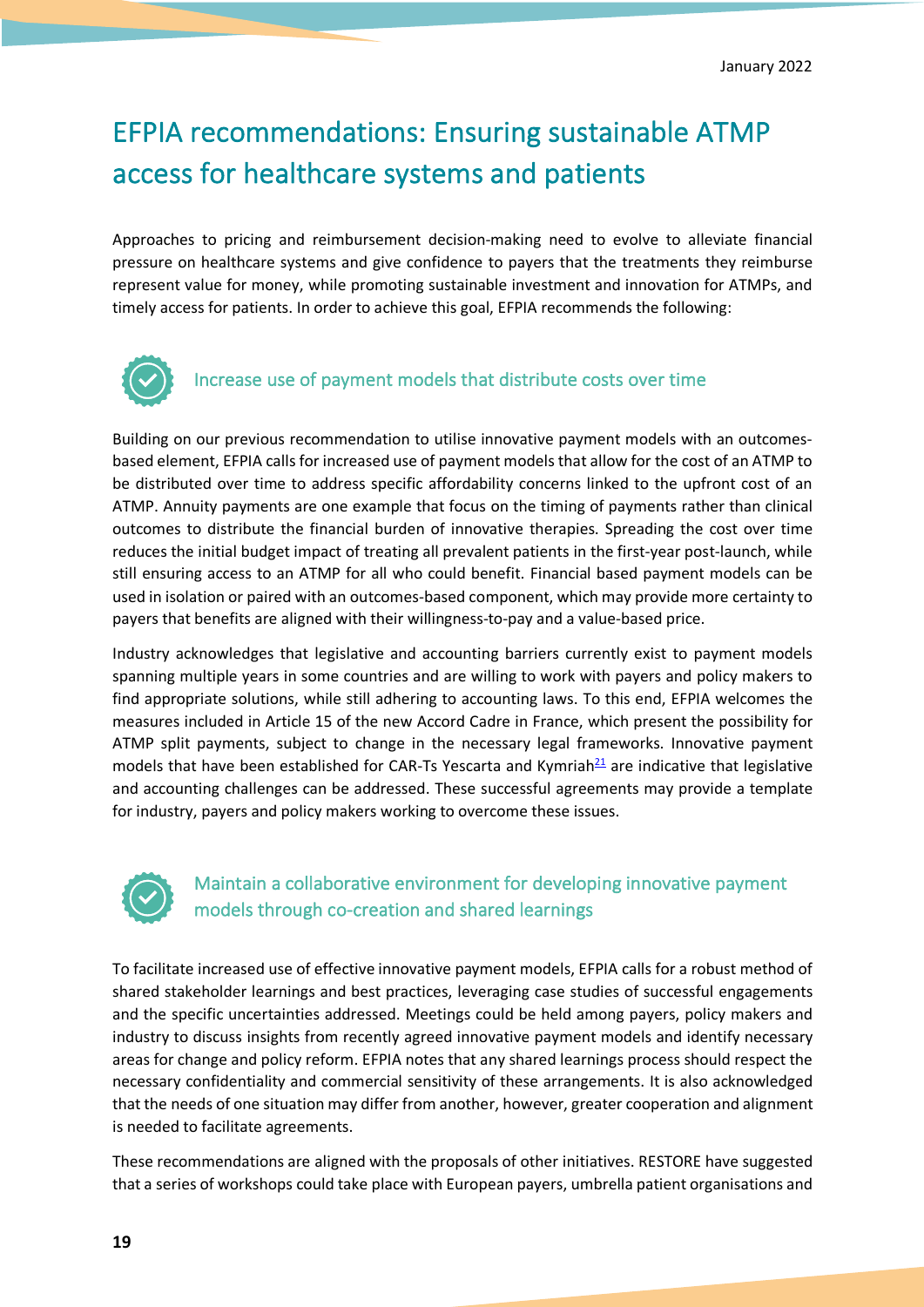industry stakeholders to share experiences and identify priority areas for implementing change to enable innovative payment models<sup>23</sup>. In parallel, RARE IMPACT and the European Alliance for Transformative Therapies<sup>xvi</sup> call for the dissemination of best practices on innovative payment models that can support national governments, through leveraging the structure of past agreements<sup>22,45</sup>.

EFPIA acknowledges the important role industry must play in developing mutually acceptable and effective payment models that serve the patient, healthcare system and manufacturer. We therefore support increased co-creation and collaboration between payers, regulators, and industry to develop innovative agreements that ensure all stakeholder perspectives are considered. Co-creation could begin at the point of early dialogue, to identify uncertainties and potential innovative payment schemes, including any infrastructural requirements to address them. The ongoing NICE methods and processes review suggests the use of technical engagement prior to the first appraisal meeting for technologies requiring additional support, to discuss evidence gaps and potential resolutions $\frac{30}{2}$ . This provides an example of collaboration between payer and manufacturer that not only supports cocreation of innovative payment models but may also reduce time to patient access.



# Enhance horizon scanning

Healthcare service and budget planning requires a thorough understanding of the pipeline to assess funding requirements at the national and local level and identify support services and infrastructural needs. We advocate for robust horizon scanning at the national and supra-national level, in line with our public policy principles, to appropriately inform upcoming ATMP launches and ensure associated funding and healthcare service preparations are made. All relevant stakeholders including industry, HTA agencies, patients, and healthcare professionals should be involved in holistic discussions on how access to these treatments can be facilitated. Horizon scanning is particularly pertinent for ATMPs given their higher up-front costs and potential needs for infrastructure reconfiguration, to support both effective service delivery to patients and potential implementation of innovative payment models. Beyond funding and infrastructure planning, horizon scanning can support HTA agencies and manufacturers in identifying ATMPs likely to face challenges during the appraisal process and plan for contingencies. Industry acknowledges the important role it has to play in supporting horizon scanning processes and is willing to collaborate and proactively contribute to support HTA agency and health service planning, to promote institutional readiness and ultimately prevent delays in access and uptake. A recent OECD report noted that the Netherlands, Norway, and Sweden have robust horizon scanning frameworks<sup>46</sup>. The practices of well-functioning systems should be shared to support the enhancement of other Member States' processes.



# Implement adaptive budget impact analyses

EFPIA calls for the adaption of budget impact analyses to capture a holistic view of both ATMP costs and savings over the patient lifetime. Budget impact analyses should consider costs and savings beyond the pharmaceutical or healthcare budget, to include the long-term societal cost offsets of curative treatments. Reconfiguration of pharmaceutical budget silos, as discussed in the subsequent

xvi The European Alliance for Transformative Therapies is an informal interest group with a focus on fostering effective dialogue around gene and cell therapies and provide evidence-based policy recommendations.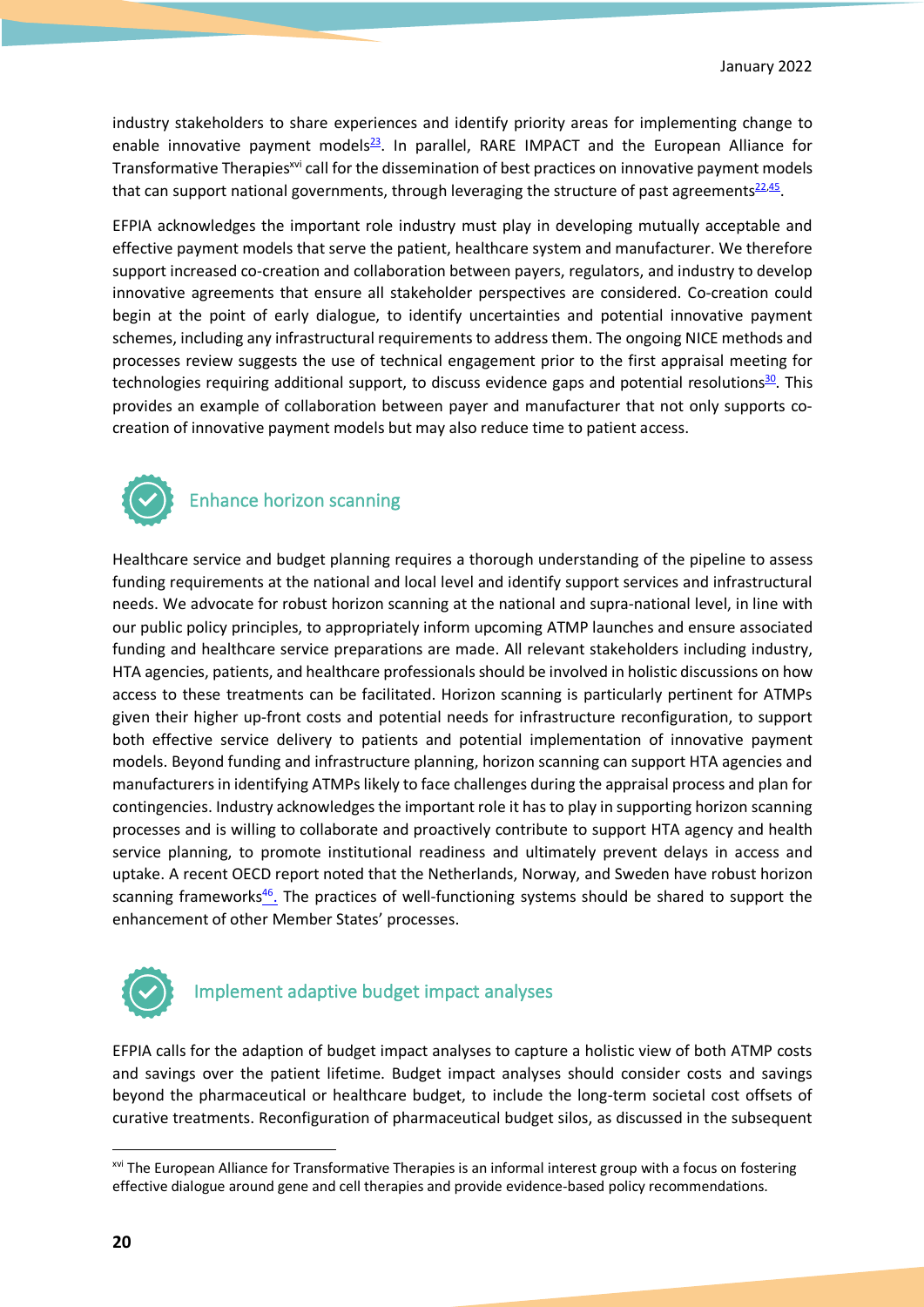recommendation, would allow for budget impact analyses to consider a wider scope of costs and savings. Further, time horizons that go beyond 3-5 years, considering lifetime costs, benefits and savings associated with ATMPs are needed to reflect the nature of single administration curative treatments. Where innovative payment models have been agreed, inclusion of the anticipated savings from these schemes in budget impact calculations is warranted and provides a more accurate indication of the budget impact of an ATMP. RARE IMPACT has similarly called for greater sophistication in ATMP budget impact analyses such as longer time horizons, assessment of societal budget impact and consideration of risk-sharing schemes<sup>5</sup>. Application of differentiated budget impact thresholds for ATMPs at launch would also allow for flexibility in budget impact analyses to account for the initial spike in cost post-ATMP launch, followed by a substantial drop over time once all prevalent patients have been treated. The provision by Italy's AIFA of a payback exemption to drugs classed as 'innovative' is an example of an adaptive budget impact threshold dependent on innovation level $47$ . Methodological improvements to budget impact analyses could be regularly reviewed by multi-stakeholder user groups to ensure adaptions are appropriately capturing a holistic view of ATMP costs and savings.



### Reconfigure budget silos

EFPIA supports the reconfiguration of budget silos to ensure funding allocated to pharmaceuticals incorporates the savings made in the wider health and social care system as a result of using an innovative therapy, such as an ATMP. It is more efficient for budgetary decisions to be made in the context of the patient care pathway, rather than within a pharmaceutical silo. Reconfiguration of budget silos to follow the patient pathway, for example, increases patient-centricity and flexibility in fund allocation for therapies that offer greatest value, while allowing for a reduction in funds for less effective services. Savings gained as a result of ATMP use through reduction of costs related to chronic disease treatment and management, as well as healthcare resource utilisation due to long-term disease remission could subsequently be reallocated to finance future transformative therapies, facilitating affordability of these high cost, but high value medicines. Although theoretically this approach to fund allocation is favourable, EFPIA acknowledges the challenges in practice, with limited real-world examples of successful budget silo reconfiguration available to reflect upon. EFPIA is willing to work with stakeholders to identify ways to co-create an integrated budget system and promote efficient healthcare funding allocation and expenditure for advanced therapies.

# EFPIA commitment to ATMP access in Europe

ATMPs represent a huge breakthrough in medical science for healthcare stakeholders and have potentially life changing, long-term benefits to patients. With the field and R&D pipeline rapidly evolving, now is the time to ensure Europe fosters a positive yet sustainable environment for ATMP innovation and patient access. As the voice of the research-based pharmaceutical industry in Europe, EFPIA is ready to collaborate with key stakeholders at the European, multi-national and national level to achieve a future where ATMPs are widely available to the patients who need them.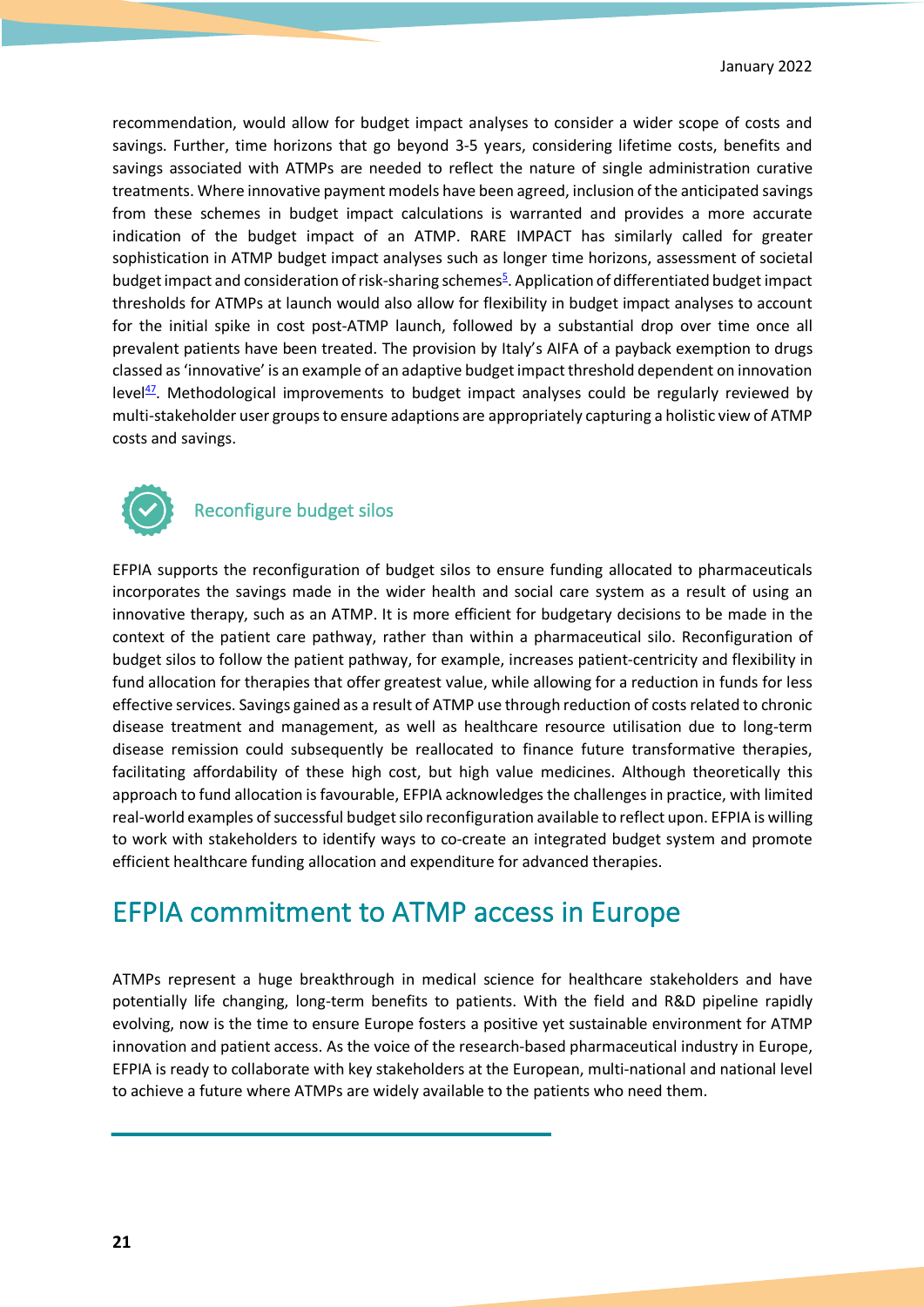# References

- 1. European Commission. Pharmaceutical Strategy for Europe, 2020. Available at: https://eurlex.europa.eu/legal-content/EN/TXT/?uri=CELEX:52020DC0761. Accessed March 2021.
- 2. Pagliarulo, N. Bluebird to withdraw gene therapy from Germany after dispute over price. April 20, 2021. Available at: https://www.biopharmadive.com/news/bluebird-withdrawzynteglo-germany-price/598689/. Accessed April 2021.
- 3. RARE IMPACT. Available at: https://rareimpact.eu/. Accessed March 2021.
- 4. RESTORE. Available at: https://www.restore-horizon.eu/. Accessed March 2021.
- 5. Alliance for Regenerative Medicine. Getting Ready for Advanced Therapy Medicinal Products (ATMPs) in Europe, 2019. Available at: http://alliancerm.org/wpcontent/uploads/2019/07/ARM-Market-Access-Report-FINAL.pdf. Accessed February 2021.
- 6. EUCOPE. Advanced Therapies Medicinal Products: New Payment & Funding Approaches, 2021. Available at: https://www.eucope.org/wp-content/uploads/2021/01/eucope-ipmpaper-2021.pdf. Accessed March 2021.
- 7. EUCOPE. Gene & Cell Therapy Pioneering Access for Ground-breaking Treatments, 2018. Available at: https://www.eucope.org/wpcontent/uploads/2019/03/eucope\_genecell\_therapy\_november2018.pdf. Accessed February 2021.
- 8. IQVIA. IQVIA analysis titled: ATMP Data Requests. Prepared for EFPIA (May 2021). Accessed May 2021.
- 9. Kurzrock R, Stewart DJ. Equipoise abandoned? Randomization and clinical trials. Annals of Oncology. 2013;24(10):2471-4.
- 10. Wilson MK, Karakasis K, Oza AM. Outcomes and endpoints in trials of cancer treatment: The past, present, and future. Lancet Oncol. 2015;16(1):e32-42.
- 11. Kleijnen S, Lipska I, Leonarno Alves T, et al. Relative effectiveness assessments of oncology medicines for pricing and reimbursement decisions in European countries. Ann Oncol. 2016;27(9):1768-75.
- 12. European Medicine's Agency. PRIME: priority medicines. Available at: https://www.ema.europa.eu/en/human-regulatory/research-development/prime-prioritymedicines. Accessed April 2021.
- 13. Alliance for Regenerative Medicine. 2020: Growth & Resilience in Regenerative Medicine Annual Report, 2021. Available at: http://alliancerm.org/wpcontent/uploads/2021/03/ARM\_AR2020\_FINAL-PDF.pdf. Accessed April 2021.
- 14. EFPIA. Every day counts: Improving time to patient access to innovative oncology therapies in Europe. 2020. Available at: https://www.efpia.eu/media/554647/every-day-countsimproving-time-to-patient-access-to-innovative-oncology-therapies-in-europe.pdf
- 15. Berdud M, Drummond M, Towse A. Establishing a reasonable price for an orphan drug. Cost Effectiveness and Resource Allocation. 2020;18(31).
- 16. RARE IMPACT. Country Recommendations: England. Available at: https://rareimpact.eu/site/wp-content/uploads/2020/04/RARE-IMPACT-Country-Assessment-England-v1\_2020-04-28-1.pdf. Accessed March 2021.
- 17. Region Vasterbotton. White Paper: Together for access to advanced therapies and new innovative medicines for patients with rare and severe diseases in Sweden. 2021. Available at: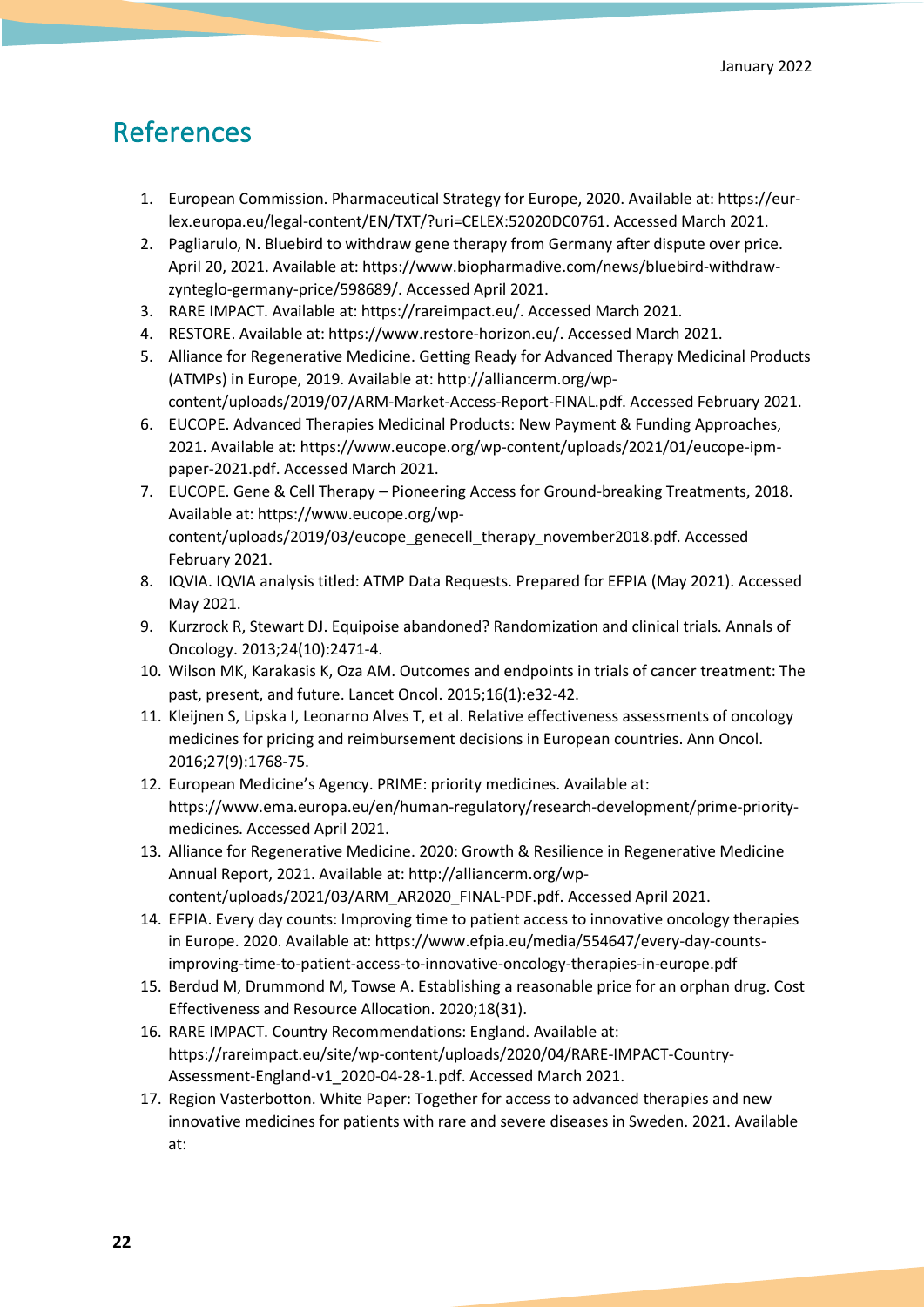https://www.regionvasterbotten.se/VLL/Filer/White%20Paper\_Together%20for%20patient %20access%20to%20advanced%20therapies\_RV20210412.pdf

- 18. Haacker M, Hallet T, Atun, R. On discount rates for economic evaluations in global health. Health Policy and Planning. 2020;35(1):107-114.
- 19. Jonsson B, Hamspon G, Michaels J, et al. Advanced therapy medicinal products and health technology assessment principles and practices for value-based and sustainable healthcare. Eur J Health Econ. 2019;20:427-438.
- 20. Attema, A., Brouwer, W., Claxon, K. Discounting in economic evaluations. Pharmacoeconomic. 2018; 36(7):745-758. Doi: 10.1007/s40273-018-0672-z
- 21. Jorgensen J, Hanna E, Kefalas. Outcomes-based reimbursement for gene therapies in practice: the experience of recently launched CAR-T cell therapies in major European countries. J Mark Access Health Policy. 2020;8(1): 1715536.
- 22. RARE IMPACT. Challenges and solutions for improving patient access to advanced therapies medicinal products at the European Union level, 2020. Available at: https://rareimpact.eu/site/wp-content/uploads/2020/11/RARE-IMPACT-European-Assessment\_v1\_2020-11-23.pdf. Accessed March 2021.
- 23. Restore. Roadmap of WP4, D4.1. Roadmap of the needs and strategy of the Implementation of new Advanced Therapies. Available at: https://www.restorehorizon.eu/documents/deliverables/D4.1\_Roadmap\_of\_WP4\_06.11.19\_final.pdf. Accessed March 2021.
- 24. European Medicines Agency. CAT Work Plan 2021. Available at CAT work plan 2021 (europa.eu). Accessed March 2021.
- 25. Health Technology Assessment International (HTAi). Values and Quality Standard For Patient involvement in HTA. 2014. Available at: https://htai.org/wpcontent/uploads/2018/02/PCISG-Info-ValuesandStandards-30-Jun14.pdf. Accessed March 2021.
- 26. European Patients' Forum (EPF). Adherence and Concordance EPF Position Paper. 2015. Available at: https://www.eu-patient.eu/globalassets/policy/adherence-complianceconcordance/adherence-paper-final-rev\_external.pdf. Accessed March 2021.
- 27. Angelis, A., Kanavos, P. Multiple Criteria Decision Analysis (MCDA) for evaluating new medicines in health technology assessment and beyond: the advance value framework. Soc Sci Med. 2017 Sep;188:137-156. Doi: 10.1016/j.socscimed.2017.06.024.
- 28. Goetghebeur M, Wagner M, Khoury H, et al. Evidence and Value: Impact on Decision Making – the EVIDEM framework and potential applications. BMC Health Serv Res. 2008;8(270).
- 29. Annemans L, Ayme S, Cam YL, et al. Recommendations from the European Working Group for Value Assessment and Funding Processes in Rare Diseases (ORPH-VAL). Orphanet J Rare Dis. 2017;12(50).
- 30. NICE. The NICE methods of health technology evaluation: the case for change. 2020. Available at: https://www.nice.org.uk/about/what-we-do/our-programmes/niceguidance/chte-methods-consultation. Accessed March 2021.
- 31. EFPIA. Addressing Healthcare Challenges: Principles on the Transparency of Evidence from Novel Pricing and Payment Models. 2021. Available at https://efpia.eu/media/602581/principles-on-the-transparency-of-evidencefrom-novelpricing-and-payment-models.pdf. Accessed May 2021.
- 32. Arlett, Peter. DARWIN EU (Data Analytics and Real World Interrogation Network). European Medicines Agency. 2020. Available at: https://www.ema.europa.eu/en/documents/presentation/presentation-proposal-darwin-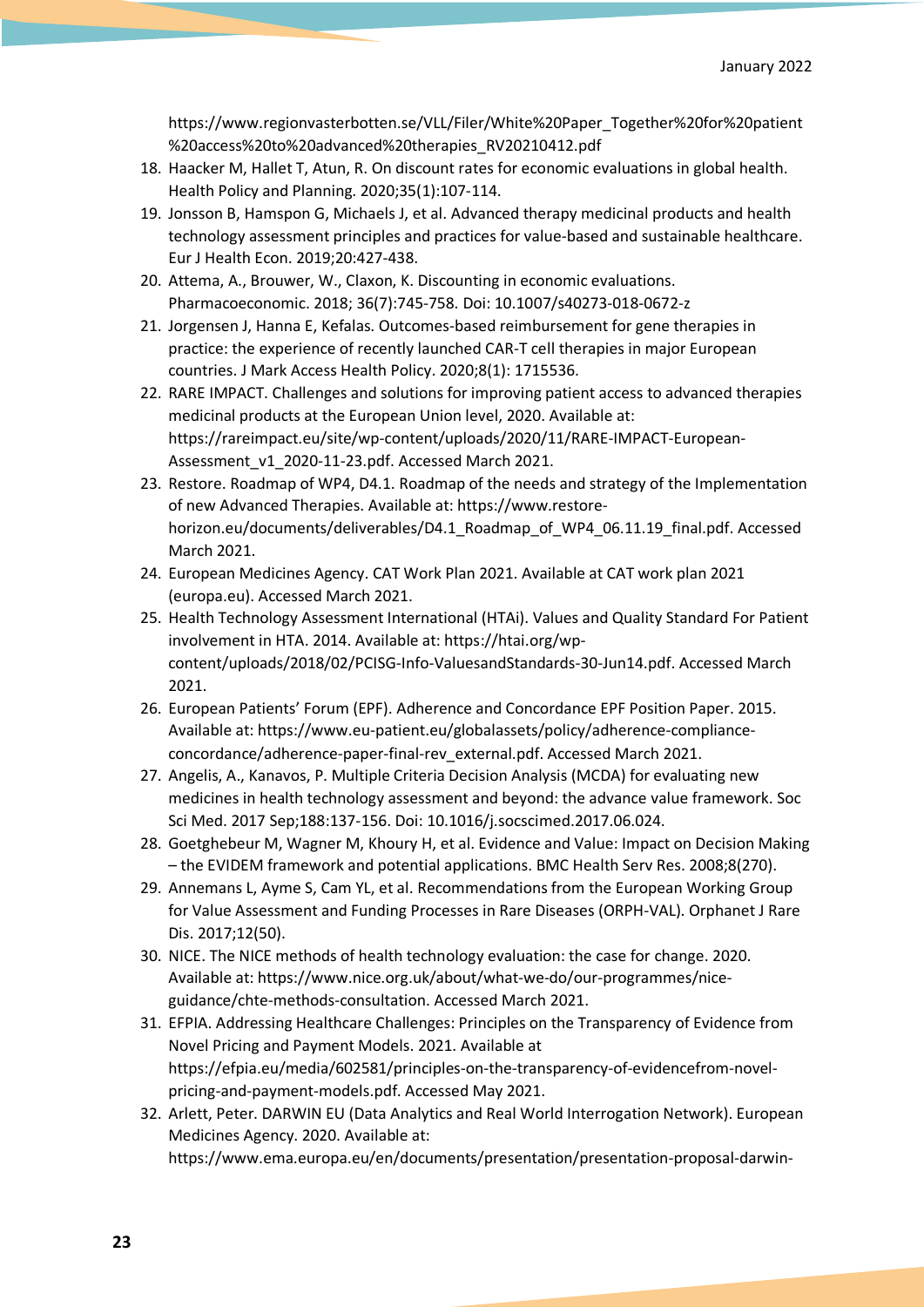eu-data-analytics-real-world-interrogation-network-parlett-ema\_en.pdf. Accessed May 2021.

- 33. Facey K, Rannanheimo P, Batchelor L, Borchardt M, de Cock J. Real-world evidence to support Payer/HTA decisions about highly innovative technologies in the EU—actions for stakeholders. International Journal of Technology Assessment in Health Care. 2020;36:459- 468.
- 34. Kuchenbecker U, Konstanski M, Templin C. HTA and affordability for innovative therapies in Germany, perspectives on advanced therapy medicinal product (ATMP) pathway. HTA Quarterly. 2020. Available at: https://www.xcenda.com/insights/htaq-winter-2020-htaaffordability-innovative-therapies-germany. Accessed March 2021.
- 35. Walker S, Sculpher M, Claxton K et al. Coverage with evidence development, only in research, risk sharing, or patient access scheme? A framework for coverage decisions. Value in Health. 2012;15(3):570-9.
- 36. The Guardian. "NHS to use world's most expensive drug to treat spinal muscular atrophy". 2021. Available at: https://www.theguardian.com/society/2021/mar/08/nhs-use-worldsmost-expensive-drug-treat-spinal-muscular-atrophy-zolgensma. Accessed March 2021.
- 37. Espin J, Schlander M, Godman B, et al. Projecting Pharmaceutical Expenditure in EU5 to 2021: Adjusting for the Impact of Discounts and Rebates. Appl Health Econ Health Policy. 2018;16:803-817.
- 38. Grubert, Neil. French pharmaceutical sales declined by 8% in a decade. 2020. LinkedIn Post available at: https://www.linkedin.com/posts/neil-grubert\_france-healthcare-expenditureactivity-6791761679643492352-a7wn. Accessed May 2021.
- 39. Kanavos P, Mills M, Cheatley J, et al. Controlling expenditure within the Spanish pharmaceutical market: macro- and micro-level policy approaches. LSE Health. 2017.39
- 40. EFPIA. Addressing Healthcare Challenges: Novel Pricing and Payment Models: New solutions to improve patient access. 2020. Available at: novel-pricing-and-payment-models-newsolutions-to-improve-patient-access-300630.pdf (efpia.eu). Accessed March 2021.
- 41. Maes, I., Boufraioua, H., Van Dyck, W., Schoonaert L. Innovative funding solutions for paradigm changing advanced therapy medicinal products (ATMP) in Belgium. Policy Report. Available at: https://www.inovigate.com/media/filer\_public/e8/9c/e89ca2b0-1dcf-48fb-9afc-9e911ddcef84/innovative\_funding\_solutions\_ short version without appendix vs09.pdf
- 42. RARE IMPACT. Country Recommendations: Germany. Available at: https://rareimpact.eu/site/wp-content/uploads/2020/04/RARE-IMPACT-Country-Assessment\_Germany-v1\_2020-04-28.pdf
- 43. RARE IMPACT. Country Recommendations: France. Available at: https://rareimpact.eu/site/wp-content/uploads/2020/04/RARE-IMPACT-Country-Assessments-France\_v1\_2020-04-28.pdf
- 44. Schurz, S., Stavri, K., Lieverscheidt, L. ATMPs Prepare for successful access in a changing environment. March, 2021. Available at: https://www.simon-kucher.com/engb/blog/atmps-prepare-successful-access-changing-environment
- 45. European Alliance for Transformative Therapies. Political Priorities for Cell and Gene Therapies in the context of the Pharmaceutical Strategy. 2021. Available at: https://rppgroup.com/fileadmin/user\_upload/Various/Consensus\_Statement.pdf. Accessed March 2021.
- 46. OECD. Improving Forecasting of Pharmaceutical Spending Insights from 23 OECD and EU countries. 2019. Available at: https://www.oecd.org/health/health-systems/Improving-Forecasting-of-Pharmaceutical-Spending-Report.pdf. Accessed May 2021.